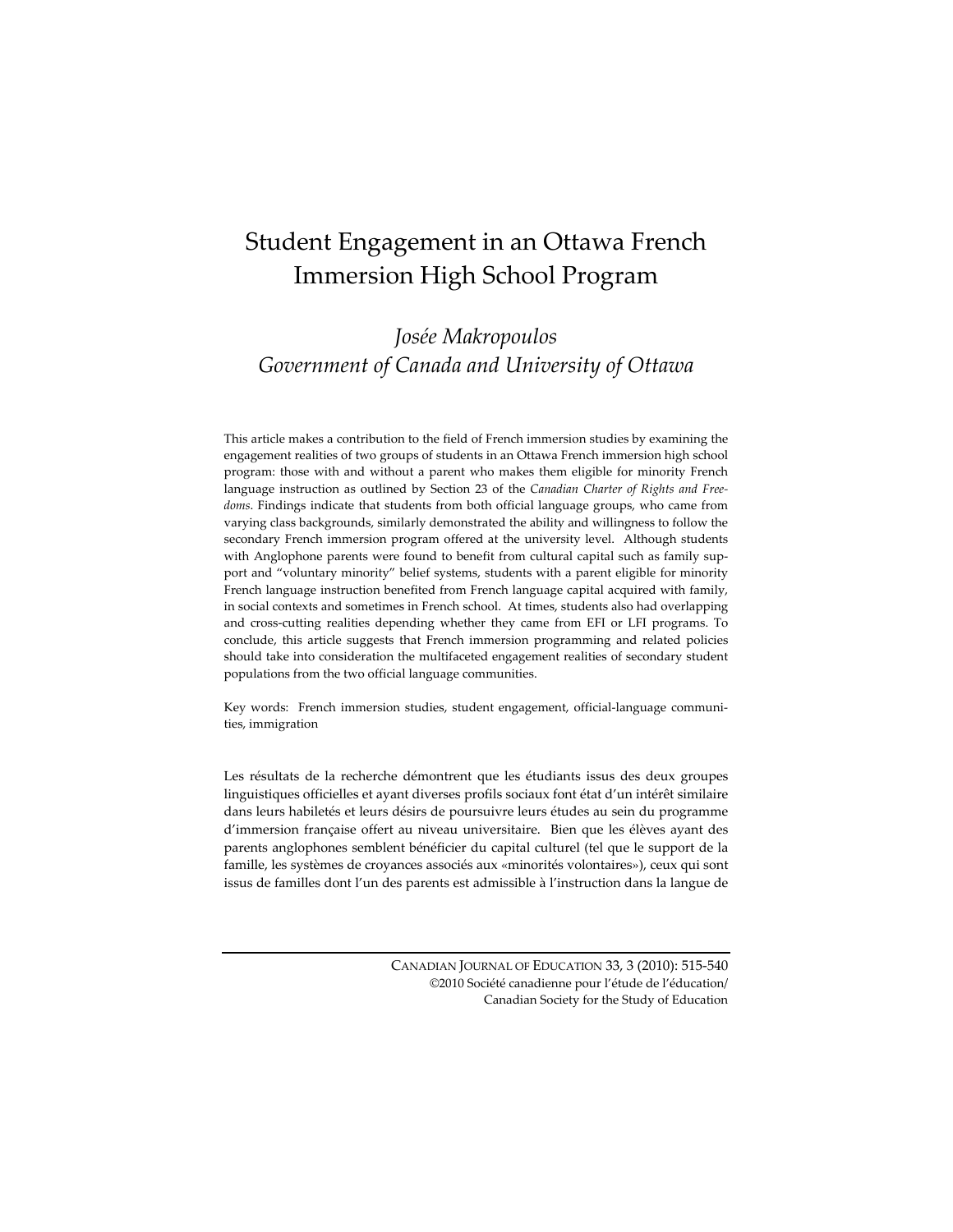la minorité française ont également pu bénéficier du capital associé à la langue fran‐ çaise par le biais de la famille, dans les contextes sociaux et parfois dans les écoles françaises. Les élèves provenant des programmes d'immersion tardifs et précoces peuvent parfois vivre des réalités transversales ou qui se chevauchent. En conclusion cet article suggère que la programmation de l'immersion française ainsi que les politi ques y afférant doivent tenir compte des multiples facettes des réalités que vivent les élèves du secondaire issus des deux communautés de langue officielle.

Mots-clés : Études des programmes d'immersion, engagement des élèves, communautés de langues officielles, immigration

\_\_\_\_\_\_\_\_\_\_\_\_\_\_\_\_\_\_\_\_\_\_\_\_\_\_\_\_\_\_

If Canada hopes to have an optimal number of bilingual high school graduates, the Commissioner of Official Languages, the Honourable Graham Fraser, believes that French‐Second‐Language (FSL) programs need to be strengthened to "produce positive results and support student retention" until students join the workforce:

The Commissioner invites the provinces and territories to step up their efforts to ensure greater continuity in second-language instruction, from kindergarten until the students enter the labor market. Programs must be strengthened so that they produce positive results and support student retention. Of course, the quali‐ ty of second-language courses and programs and strengthening of these programs through opportunities for social interaction, cultural activities and ex‐ changes are key factors for attracting and retaining young students. (Office of the Commissioner of Official Languages [OCOL], 2008, p. 74)

Student retention in French immersion programs is also a contribut‐ ing factor in achieving the Canadian Governmentʹs goal of doubling the number of bilingual graduates by 2013 (Government of Canada, 2003). French immersion education, which was introduced in Quebec during the 1960s for Anglophone students who had little or no access to French at home, saw rapid growth across Canada during the 1970s and 1980s. Since then, different types of French immersion programs have become more widely available to parents across Canada. Early French Immersion (EFI) programs, which begin at the onset of elementary school (grade 3 in New Brunswick), provide equal instruction time in both official languages after mainly exposing students to French when they initially start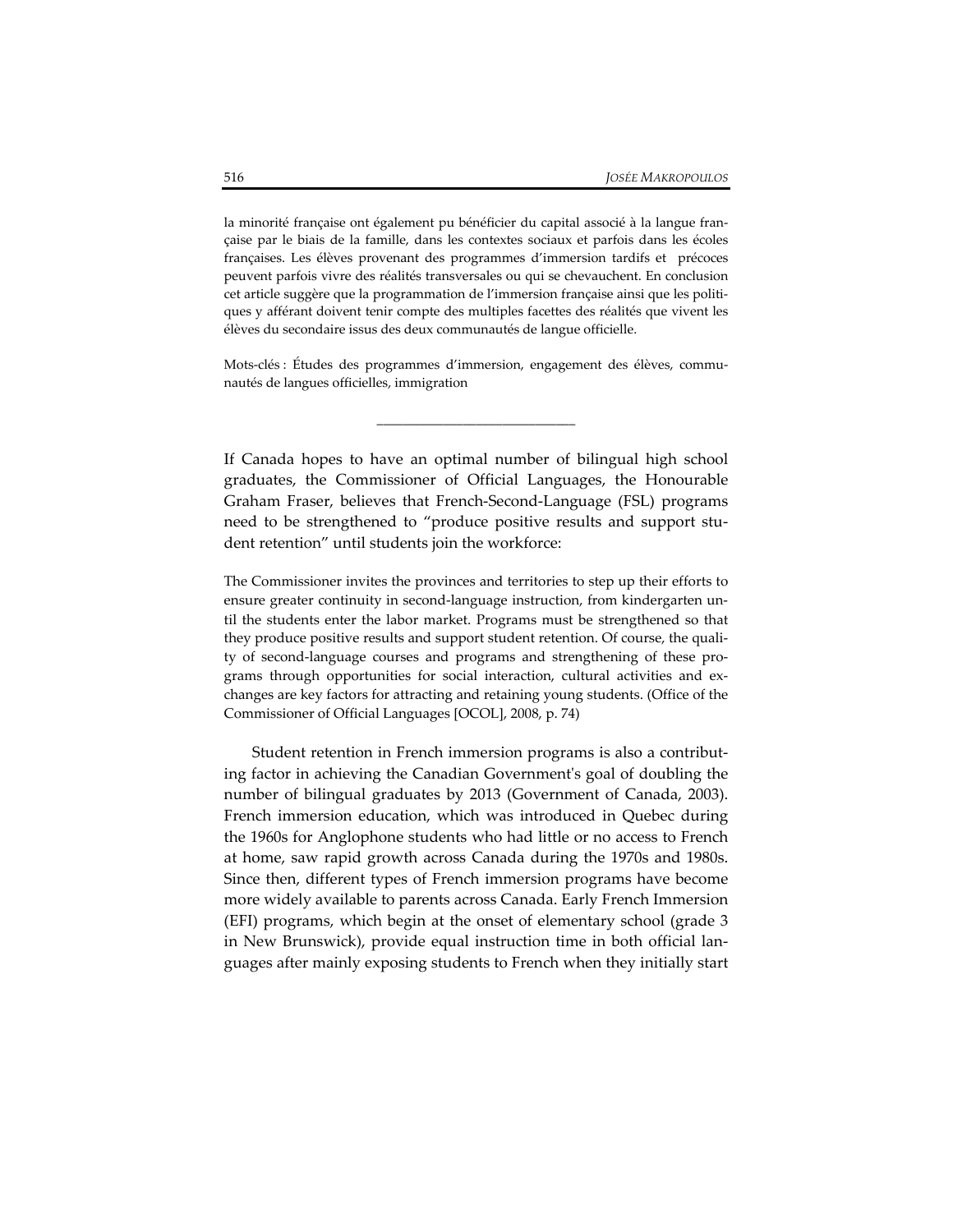school. Middle French Immersion (MFI) programs, typically offered from the onset of grades 4 and 5 to students from regular English pro‐ grams, usually provide equal instruction time in English and French. Late French Immersion (LFI) programs are offered at the intermediate level (grades 7 and 8) for students from regular English programs, and provide up to 75 per cent of the instruction time in French. Students from EFI, MFI, and LFI programs can enroll in secondary French immersion programs that are typically offered from grades 9 to 12 (ages 14 to 17).

Although some Francophone families were sending their children to French immersion programs because of the unavailability of minority French schools in the 1970s and early 1980s (Heffernan, 1979; Wagner & Grenier, 1990), this situation significantly improved after the Federal Government introduced Section 23 in the 1982 *Canadian Charter of Rights and Freedoms*. This constitutional provision guarantees Canadian citizens the right to offer their children official minority language instruction (English in Quebec and French in the rest of Canada) if they received this type of instruction in an elementary school in Canada, or have another child who already received official minority language instruction in a Canadian elementary or secondary school. Parents who still speak French as their native language are also recognized as eligible Right‐ Holders even if they did not attend a French elementary school. In spite of greater accessibility to French language schools in Canada, a growing body of literature indicates that some parents eligible for official minor‐ ity French instruction have been opting for French immersion programs that were designed for Anglophone students because they view the latter as being more accessible, of better quality, or more inclusive than French schools (Dolbec, 1994; Dallaire & Denis, 2000; Makropoulos, 2007; OCOL, 2008).

Over the past four decades, evaluation studies have portrayed French immersion programs in a relatively positive light (Churchill, 2002; Heller, 1990; OCOL, 2008). At first, studies helped dispel parental fears of bilingual education by showing that French immersion instruction did not pose a long‐term risk to the maintenance of English as a first language, and that it allowed students to reach high levels of proficiency in French that varied depending on the age of first instruction and on the extent of French exposure (Lambert & Tucker, 1972; Genesee, 1987;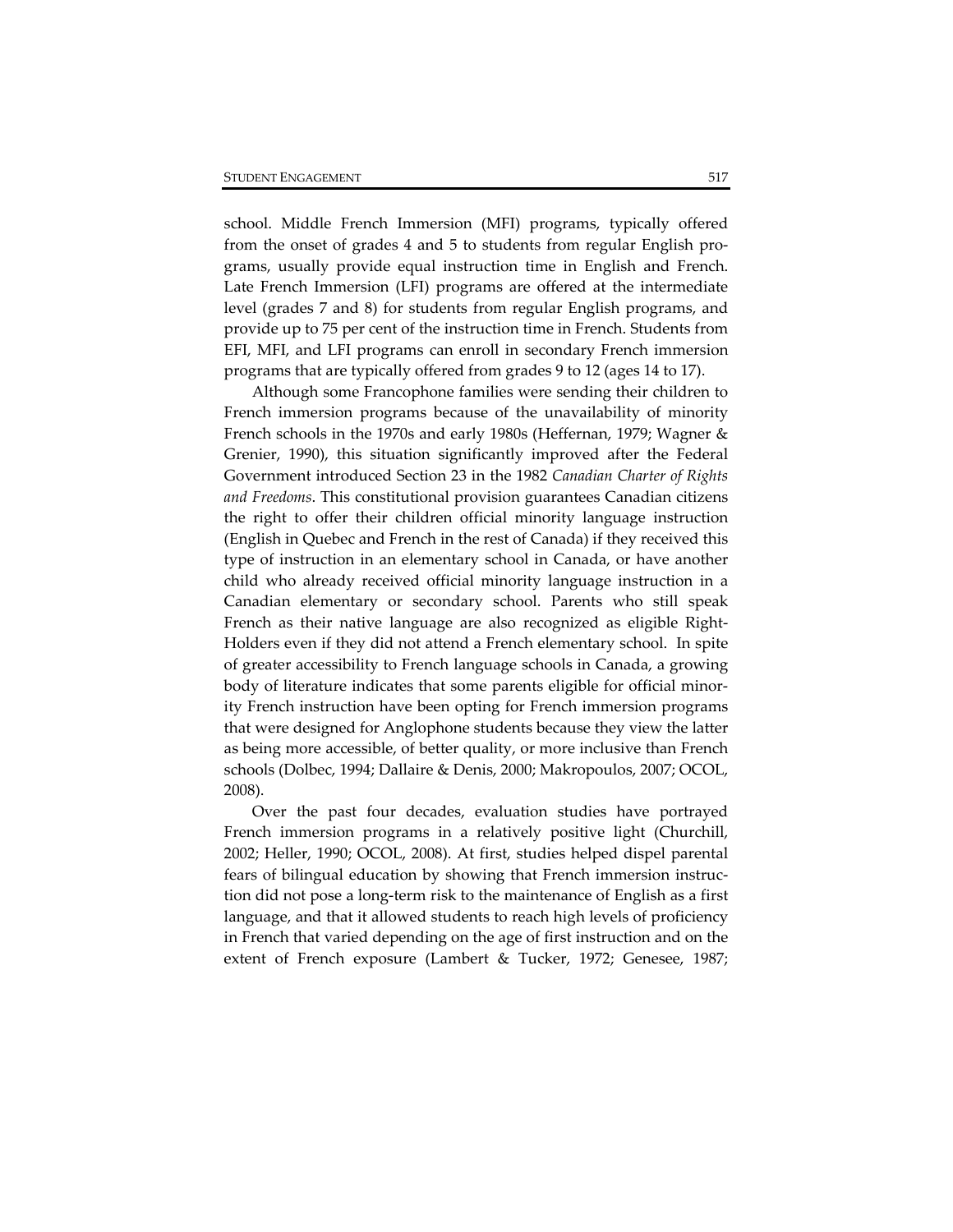Swain & Lapkin, 1982). Research has also indicated that French immer‐ sion students performed as well, and in some cases better, in academic subjects than students enrolled in regular English programs (Turnbull, Lapkin, & Hart, 2001). Although the issue of social class bias in EFI pro‐ grams stirred considerable debate in the 1980s (Canadian Parents for French [CPF], 1982; Guttman, 1983; Olson & Burns, 1981, 1983), more recent research suggests that social class bias is less pronounced in LFI programs (Hart & Lapkin, 1998) and in parts of Canada where the pro‐ gram is relatively accessible (Lamarre, 1997). Moreover, research shows that immigrant families from various class backgrounds send their child‐ ren to French immersion programs (Dagenais & Jacquet, 2000; Ottawa‐ Carleton District School Board [OCDSB], 2007).

Although French immersion education has been successful in foster‐ ing bilingualism rates among young Canadian students, research indi‐ cates that student participation rates in the program significantly drop at the secondary level (Beck, 2004; Canadian Council on Learning [CCL], 2007; Halsall, 1997; Makropoulos, 1998, 2007; Mannavaryan, 2002). Attri‐ tion rates are particularly high among secondary students who are college‐bound and among those with learning disabilities. The lack of quali‐ fied teachers capable of offering senior‐level courses in French is another contributing factor to this problem. Research indicates that secondary French immersion students from Anglophone families tend to be academically oriented, are motivated to get a bilingual education, and have support networks (Blais, 2003; Foster, 1998; Mannavaryan, 2002). This research also indicates that high school French immersion graduates tend to highlight their investment in a French immersion program by identifying themselves as "bilinguals" that are more than just "Anglophone" but not yet "Francophone." In comparison, however, little research has examined the realities of secondary French immersion students, or graduates, from Francophone backgrounds.

The purpose of this article is to contribute to the field of French im‐ mersion studies by examining the engagement realities of a group of secondary French immersion students with and without an eligible parent for minority French language instruction who came from LFI and EFI programs. By drawing on the results of a study in an Ottawa English Catholic high school, I will argue that students from the two official lan‐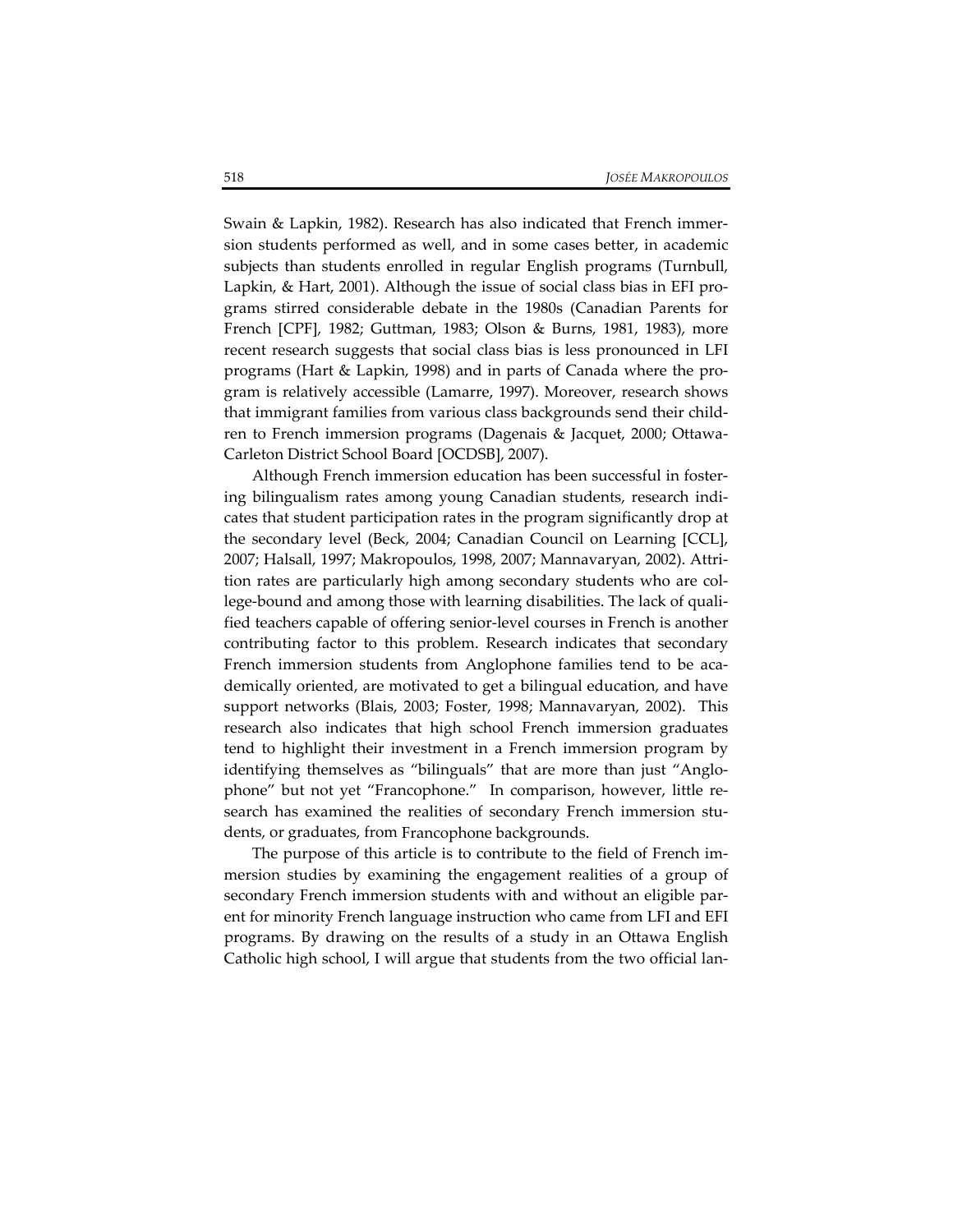guage communities had distinct engagement realities that were informed by social selection factors and their respective cultural capitals which, at times, were cross‐cutting and overlapping. To conclude, I consider why addressing the engagement realities of students from the two official language communities is important for the future development of French immersion programs and of official bilingualism in Canada.

## CONCEPTUAL BACKGROUND

I largely draw on the role of social selection and cultural capital for my analysis of student engagement in a French immersion context. The correspondence principle developed by Bowles and Gintis (1976) sheds light on my study; it explains that students in capitalist societies are socialized to occupy roughly the same positions in the class structure as their parents through educational tracking processes. According to Bourdieu and Passeron (1977), schools, which mask the process of social reproduction by maintaining a semblance of meritocracy, reward the cultural capital of the dominant classes, and devalue that of lower classes. They suggest that professionals and managerial classes rely on the transmission of their cultural capital to ensure that their children will become members of the dominant class. This transmission broadly refers to a wide range of cultural resources and language forms that are institutionalized and understood as prestigious in society. By virtue of the cul‐ tural capital acquired through family upbringing, students from middle and upper class backgrounds are well positioned to acquire good grades and adopt school sanctioned behavior. However, students from lower classes are systematically disadvantaged through their limited access to "cultural capital" that can favor their success in school.

Ogbu and Simons' (1998) cultural‐ecological theory on school per‐ formance provided insight into the engagement realities of minority stu‐ dents. According to the authors, voluntary minority students from im‐ migrant families acquire a dual frame of reference, which leads them to believe that the situation "back home" is less promising than in the host country where they choose to live. Because immigrants trust the folk be‐ lief that hard work and education will enable them to "make it" in a meritocratic society, students from these families generally do well in school because they follow rules and adopt accommodating behavior. In con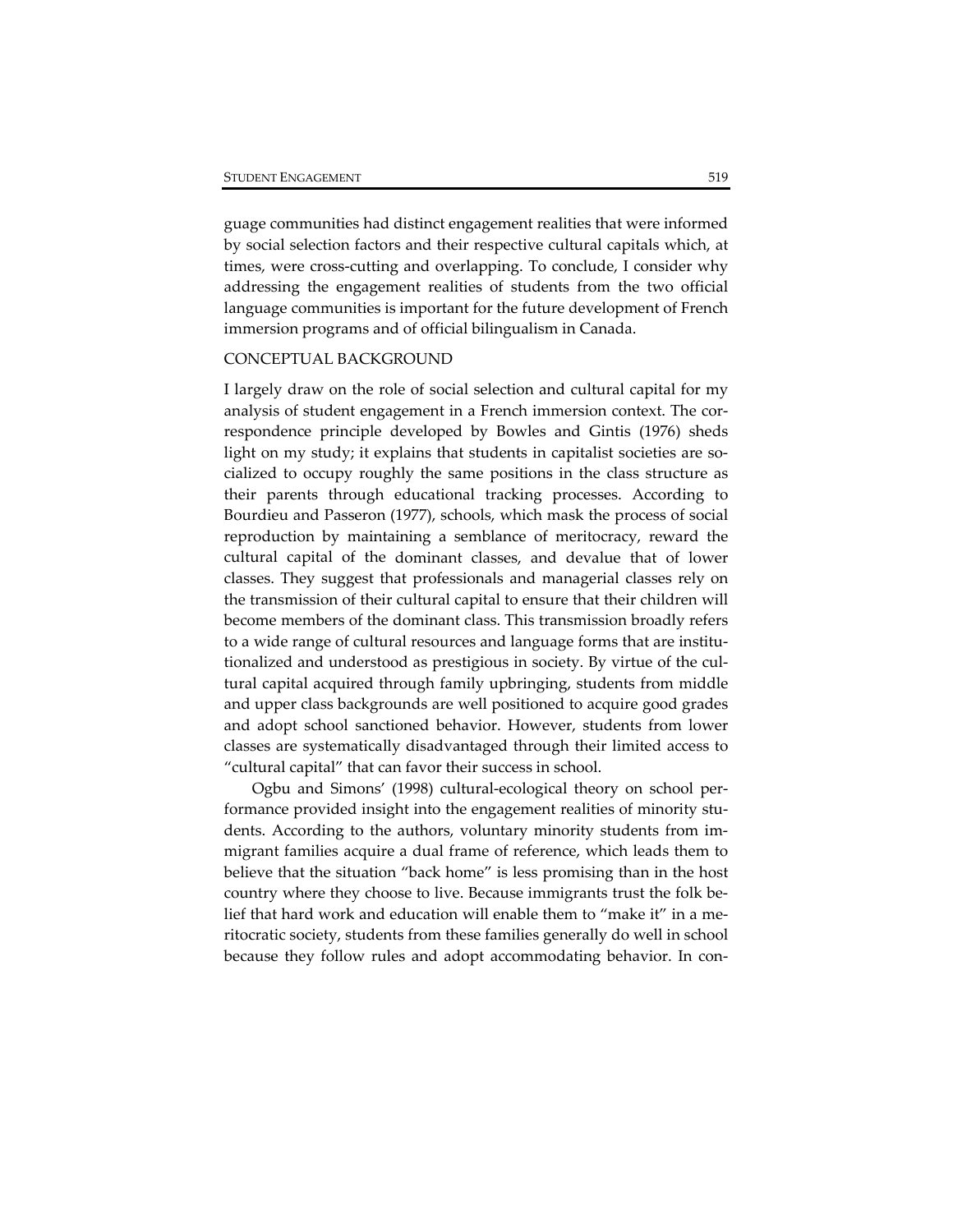trast, involuntary minority students, whose families and ancestors be‐ came permanent members of a society against their will, such as Canada's First Nations peoples, have learnt from the experiences of communi‐ ty members that education does not lead to significant economic rewards because the job ceiling systematically discriminates against them. As a result, involuntary minorities often develop ambivalent attitudes and exhibit "oppositional identities" that conflict with school-sanctioned values, and subsequently lead them to get poor results.

In the Canadian French immersion context, educators still know very little about how engagement realities of high school students from vari‐ ous linguistic, cultural, and class backgrounds are informed by their cul‐ tural capital and social selection factors. Motivationally‐oriented research conducted by Hart and Lapkin (1994) suggests that French immersion engagement most likely occurs when students exhibit integrative motivations, such as to learn the language for enjoyment's sake and to better understand the culture, in addition to being oriented towards the in‐ strumental interest of wanting to improve future job prospects. However, little work has compared the engagement realities of students with those who have a parent eligible to send them to minority French lan‐ guage schools in Canada even though both groups study in French im‐ mersion programs in Canada.

## THE STUDY

My analysis of student engagement in secondary French immersion pro‐ grams draws upon the results of a larger study that I conducted in Ottawa for my doctoral dissertation (Makropoulos, 2007). Located on the On‐ tario side of the Quebec border, about 200 km west of Montreal and 400 km northeast of Toronto (Bennett, 1973), the city of Ottawa is the national capital of Canada. When French and English were recognized as the two official languages in 1969, the French immersion programs developed in the 1960s in Montreal were being simultaneously implemented in the capital city, and eventually grew to become a popular bilingual option for families residing in the area. According to Khouzam (2003), valorization of bilingualism for career opportunities in the Canadian Public Service fueled local interest in French immersion programs. Moreover, many Ottawa institutions and businesses offering services in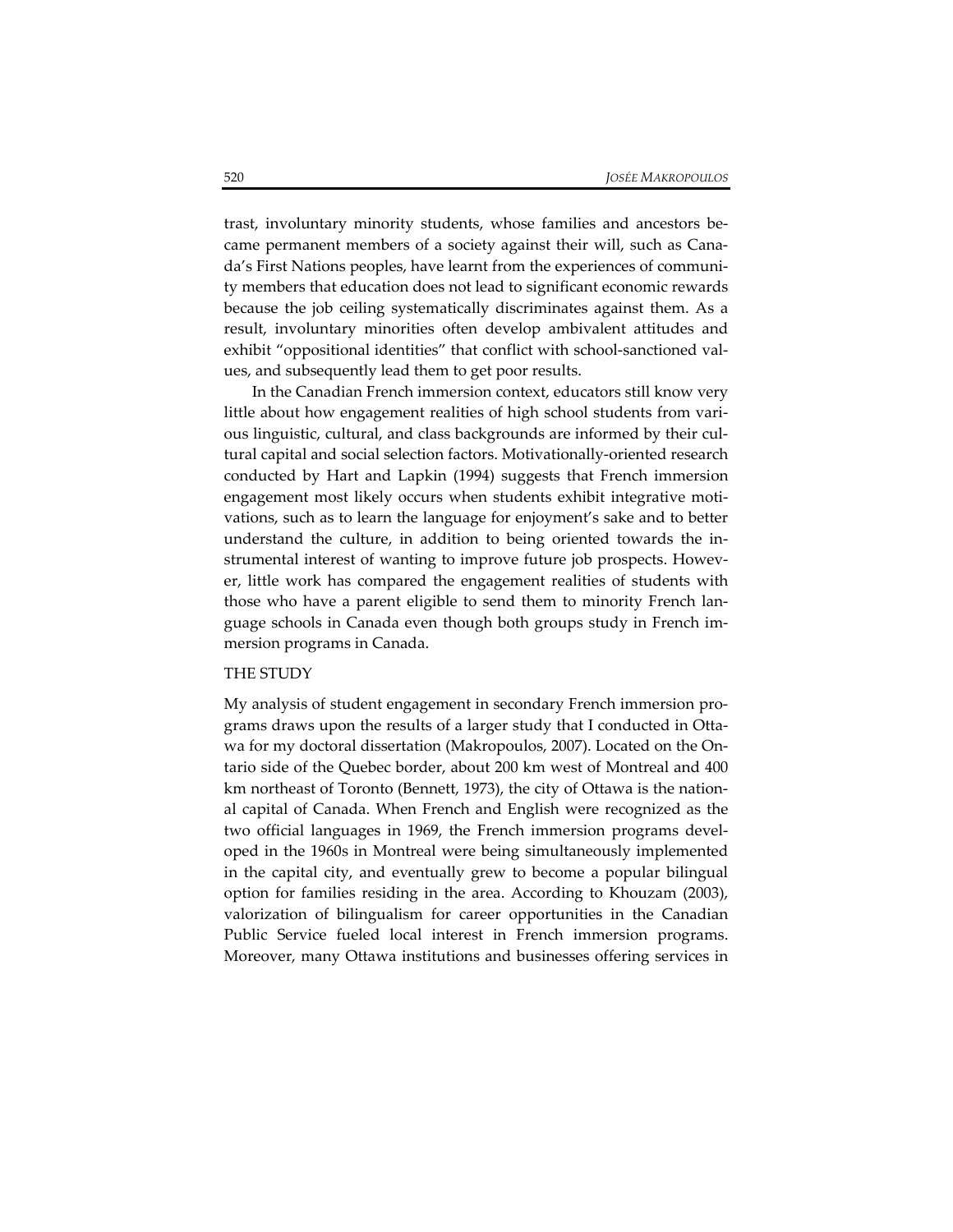areas such as education, administration, healthcare, and tourism, value the knowledge of the two official languages.

I conducted my study in an English Catholic high school located in an Ottawa east‐end suburb that catered to a diverse student population in terms of their racial, ethnic, and linguistic backgrounds. The school mostly catered to students in regular English programs. Nevertheless, the small French department offered a four‐year secondary French im‐ mersion program (grades 9 to 12) that abided by the Ontario Ministry of Education and Training (1999) guidelines that state the purpose of the program is to prepare students (a) to pursue post‐secondary studies in French, (b) to communicate in French, and (c) to accept employment in places where French is used. As a result of the small size of the second‐ ary French immersion program, the school offered a limited choice of classes in this program and upheld the local policy of obliging secondary students to take a total of 13 French immersion credits as a condition to stay enrolled in the program.

For the purpose of this article, I will focus on the results of the fieldwork that I conducted with the students who were enrolled in the grade-11 secondary French immersion program at the school site.

I surveyed all of the Grade 11 students (n = 29) who were enrolled in the secondary French immersion program between October 2001 and June 2002. Almost 80 per cent ( $n = 23$ ) of the surveyed French immersion students came from families that did not include an eligible parent to make the eligible for minority French language instruction compared to about 20 per cent who did  $(n = 6)$ . Another trend was that about one third  $(n = 8)$  of the students in the secondary grade-11 French immersion class came from EFI programs compared to about two-thirds  $(n = 16)$ came from LFI programs. I invited all the surveyed grade‐11 French im‐ mersion students to be interviewed – of whom nine students accepted. Because students were under the age of 18, I requested the consent of their parents or legal guardians to participate in the study. The French immersion teachers served as my main contacts over the course of my fieldwork, and gave me the permission to conduct face-to-face interviews with students in the guidance office and school library during regular class hours.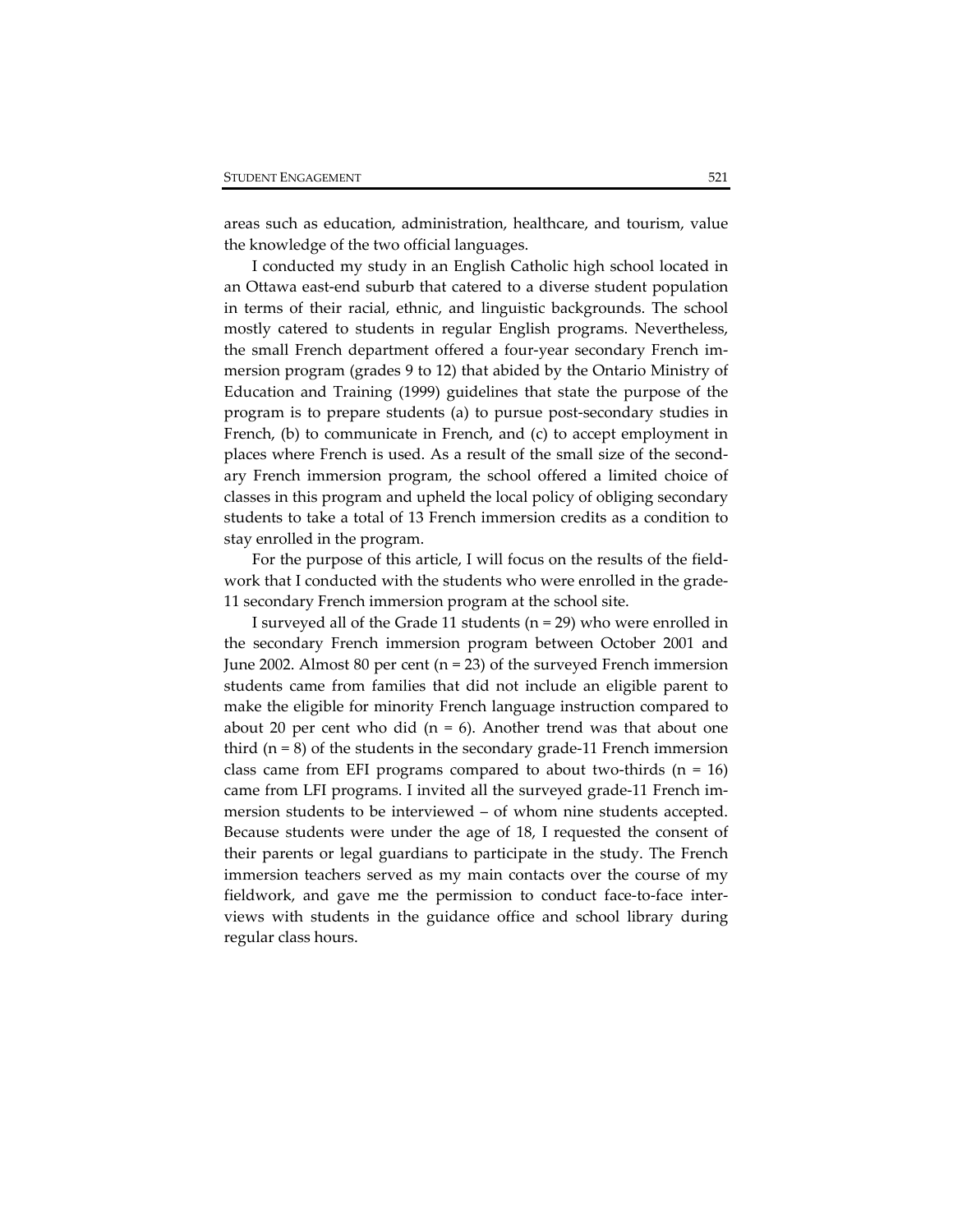The student interviews ranged from 20 minutes to 2 hours in duration. They covered a range of topics, including student experiences in French immersion programs, their perceptions of the value of a French immersion education, and their identity discourses. I transcribed the in‐ terviews using transcription conventions<sup>1</sup> and used the survey data to write standard one‐page background summaries to complement and verify the accuracy of interview data. As shown in Table 1, the engaged French immersion student interviewees included slightly more students without a parent eligible for minority French language instruction  $(n = 5)$ than with an eligible parent ( $n = 4$ ), and more students from LFI programs ( $n = 7$ ) than EFI programs ( $n = 2$ ). Although a relatively equal proportion of respondents came from middle  $(n = 5)$  and working  $(n = 4)$ class backgrounds, almost all the students indicated that they were tak‐ ing their secondary classes for university entrance (one student was also taking college‐level classes). All the students from middle‐class back‐ grounds indicated wanting to attend university, whereas about half of the students from working‐class backgrounds hoped to attend a college program.

I employed a grounded approach to knowledge production to generate theoretical ideas from the close examination of everyday life (Glaser & Strauss, 1967). In this tradition, researchers identify patterns of ac‐

‐ , pause

 $\overline{a}$ 

- ‐ Inaudible discourse
	- (X) short sequence
	- (XX) sequence of two or three words
	- (XXX)sequence of four or more words
- ‐ (…) Omission
- ‐ /(laughing)/Metadiscursive comments or references
	- overlapping talk between two or more participants
- ‐ ItalicsTranslation of French into English

**Transcriptions Conventions** 

All names of participants have been replaced with pseudonyms

Respect rules of orthography (with the exception of cases where morphological and diagnostic variations in French speech, example: le p'tit gars)

<sup>‐</sup>  Accentuation in the discourse is signaled by capital letters. Example: I REALLY liked that dress

<sup>?</sup> Rising intonation

<sup>!</sup> high-fall intonation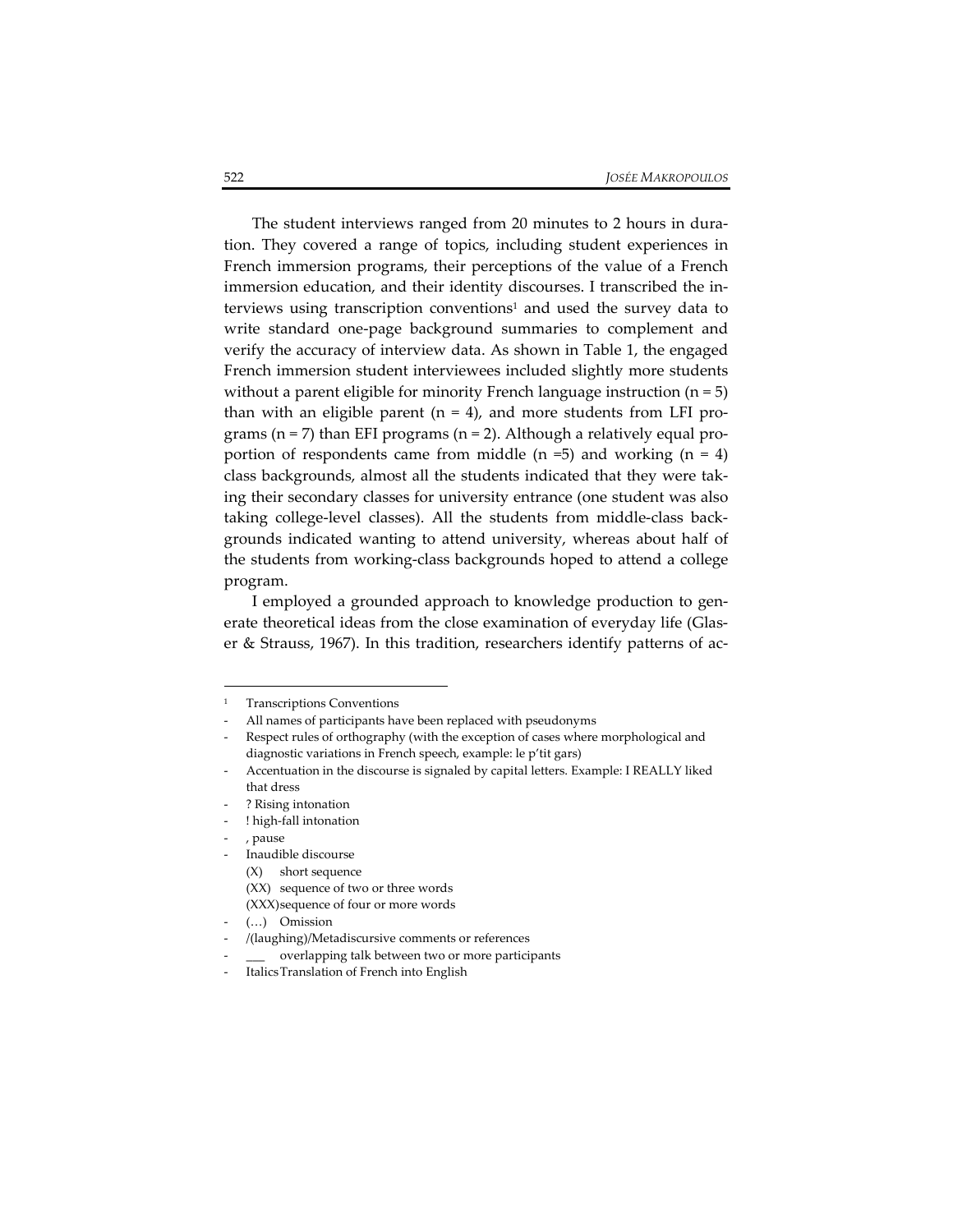tion and interaction among different types of actors in social structures (Charmaz, 2000). Ogbu (2003) described the process as creating a kind of "mental construct" of what is going on, which involves moving back and forth between the research data and background information provided by theory and studies, and analyzing themes that emerge over the course of the data analysis. For my work, I formulated general explanations from the observations of initial cases, looked at additional cases and negative examples, and reformulated a final explanation using a top‐down approach (Heller, 1999). Nevertheless, my analysis is limited to the scope of the study as well as my own ever-present features as a White Francophone woman, potentially influencing which students wanted to grant me an interview, and what they wanted to reveal about their experiences and views on French immersion engagement.

### RESEARCH FINDINGS

The interviewed French immersion students indicated that they had the ability and interest to stay engaged in the secondary French immersion program at the school site. Students from the two official language communities revealed that they had distinct engagement realities that reflected their respective experiences of having a parent that did or did not make them eligible for minority French language instruction. Al‐ though social selection factors and cultural capital had different implica‐ tions in the realities of students from the two linguistic groups, students from Anglophone and Francophone family backgrounds sometimes had overlapping and cross‐cutting realities that were informed by class and whether they came from EFI or LFI programs.

# *Engaged French Immersion Students without a Parent Making Them Eligible for Minority French Instruction*

A large group of engaged French immersion students did not have an eligible parent to send them to a minority French language school (sur‐ vey n = 24), which included twice as many students from LFI programs than EFI programs. The interviewed students from this group ( $n = 5$ ) came from immigrant families from low‐income and middle‐class fami‐ lies who had adopted English as their primary language of integration,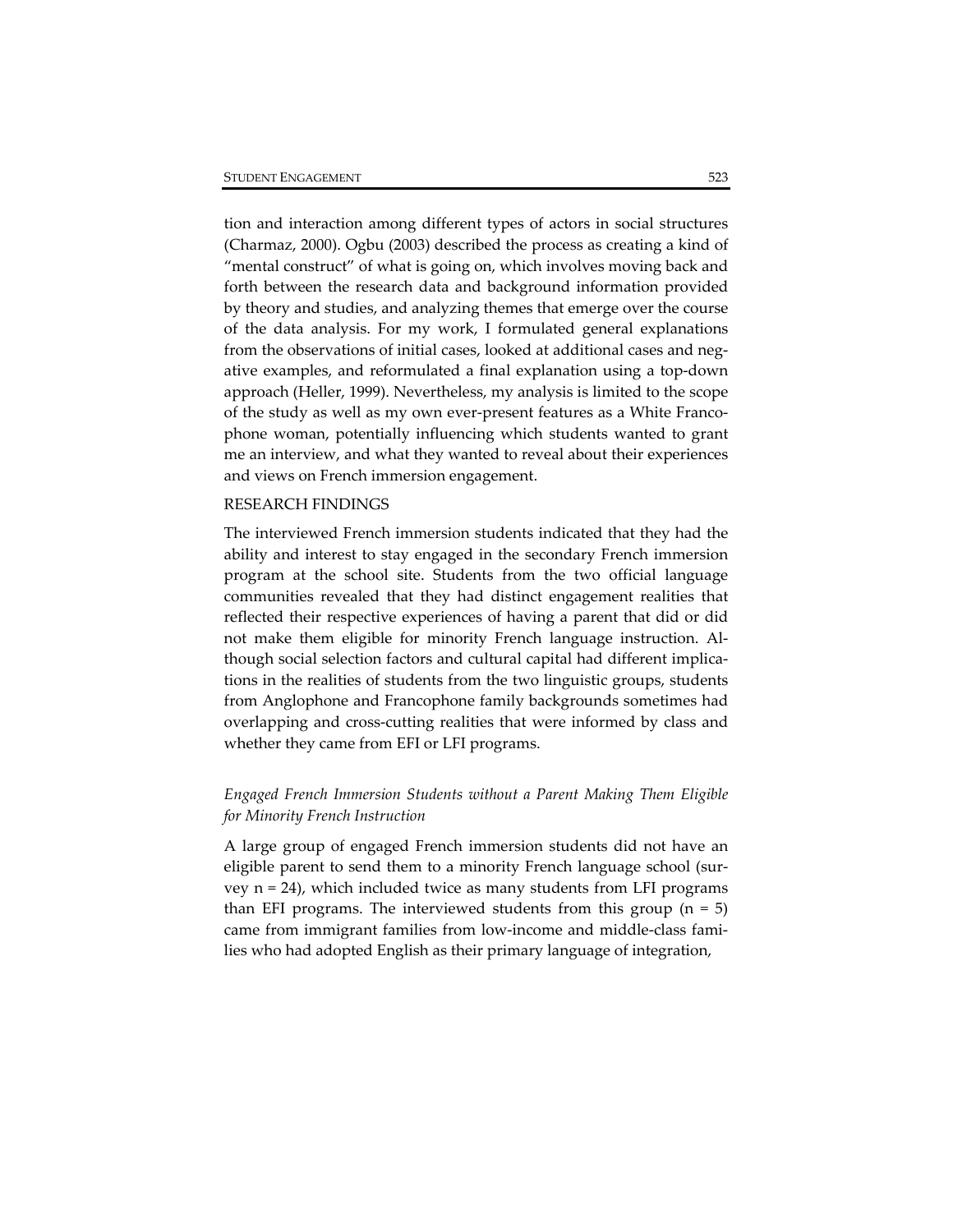| Name      | Eligible Par- | French             | Mother                | Father                | Secondary   | Educational |
|-----------|---------------|--------------------|-----------------------|-----------------------|-------------|-------------|
|           | ent to Minor- | Immersion          | Occupation            | Occupation            | Program     | Aspirations |
|           | ity French    | <b>Entry Point</b> |                       |                       | Level       |             |
|           | School        |                    |                       |                       |             |             |
| Mary      | No            | EFI                | <b>Public Servant</b> | Public Ser-           | University  | University  |
|           |               |                    |                       | vant                  |             |             |
| Manuel    | No            | LFI                | Nurse                 |                       | University  | University  |
|           |               |                    |                       | <b>Private Sector</b> |             |             |
| Paola     | No            | <b>LFI</b>         | Own Business          |                       | University  | University  |
|           |               |                    |                       | Own Business          |             |             |
| Rosalie   | No            | LFI                | Retail                |                       | University  | University  |
|           |               |                    |                       | Retail                |             |             |
| Romeo     | No            | LFI                | Retail                |                       | University  | University  |
|           |               |                    |                       | Cleaning              |             |             |
| Sebastian | Yes           | EFI                | Own Business          |                       | University  | University  |
|           |               |                    |                       | Private Sector        |             |             |
| Patricia  | Yes           | LFI                | Nurse                 |                       | University  | University  |
|           |               |                    |                       | Professor             |             |             |
| Lianne    | Yes           | <b>LFI</b>         | Receptionist          |                       | University  | College     |
|           |               |                    |                       | <b>Bus Driver</b>     |             |             |
| Christian | Yes           | <b>LFI</b>         | Admin. Assist.        |                       | Univ./Coll. | College     |
|           |               |                    |                       | Mechanic              |             |             |

Table 1: The Engaged French Immersion Student Interviewees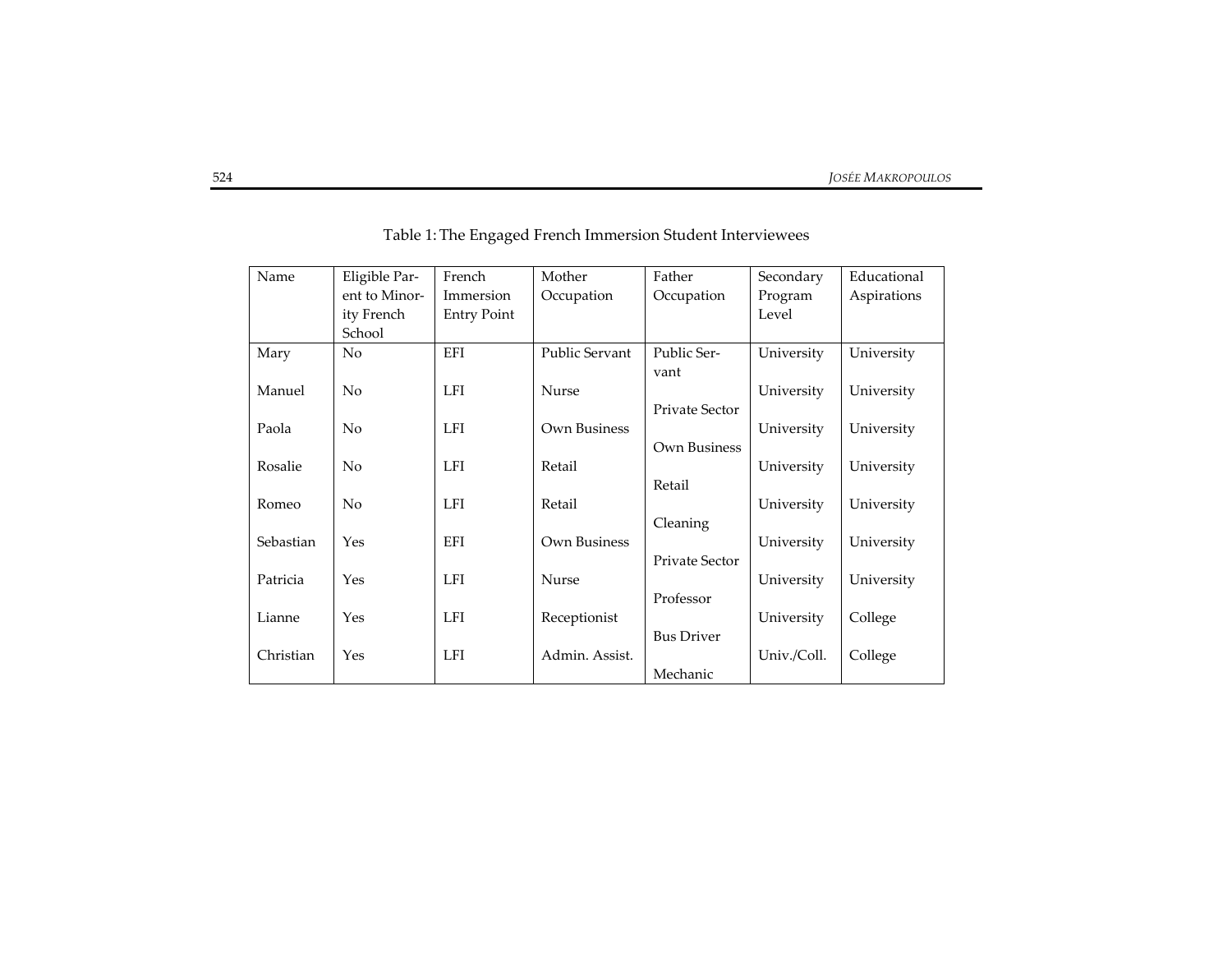or had middle‐class, Anglophone, Canadian‐born parents who did not speak much or any French at home. In spite of coming from varied class backgrounds, students shared the common trait of being oriented to‐ wards university studies leading to middle and upper class careers in areas such as education, law, business, and diplomacy. Because these students spoke little or no French with family and relatives, and predom‐ inantly relied on the school system to learn French, they tended to view their French immersion engagement as necessary because they believed that acquiring French language capital would provide access to future career and communication opportunities in Canada, and internationally.

Some engaged students had started EFI programs that their parents had chosen for them at the onset of elementary school where French immersion was not streamlined by levels. In high school, French immersion program becomes more demanding and is only offered at the academic (grades 9 and 10) and university (grades 11 and 12) levels as op‐ posed to also being available at the applied and college levels. Subsequently, students from EFI streams were often confronted with the challenge of staying engaged in spite of the perception that it would be more difficult to get high marks and maintain English language skills. Mary, whose father held a middle‐management position for the Government of Canada, explained that she integrated the family belief that it was in her best interest to stay engaged in the secondary French immersion pro‐ gram to reap long‐term benefits:

- *Mary: Well, in a way, like I was stuck, like I went to immersion because my parents told me X*
- *Josée: Why did they want you to start the program?*
- *Mary: Because they thought it would be a good opportunity for me to find a job and communicate with people/(uhum)/and then, I was in it all the way, and if I stayed in it, then, like they won't expect me, find, like work X England [sic], and my marks would go down*
- *Josée: So you find that immersion was a disadvantage for your English?*
- *Mary: In a way, like I really, X, I can always, like improve my English later, like I'll have both of the languages in the end/(uhum)/so in the long haul, yeah, it's all good*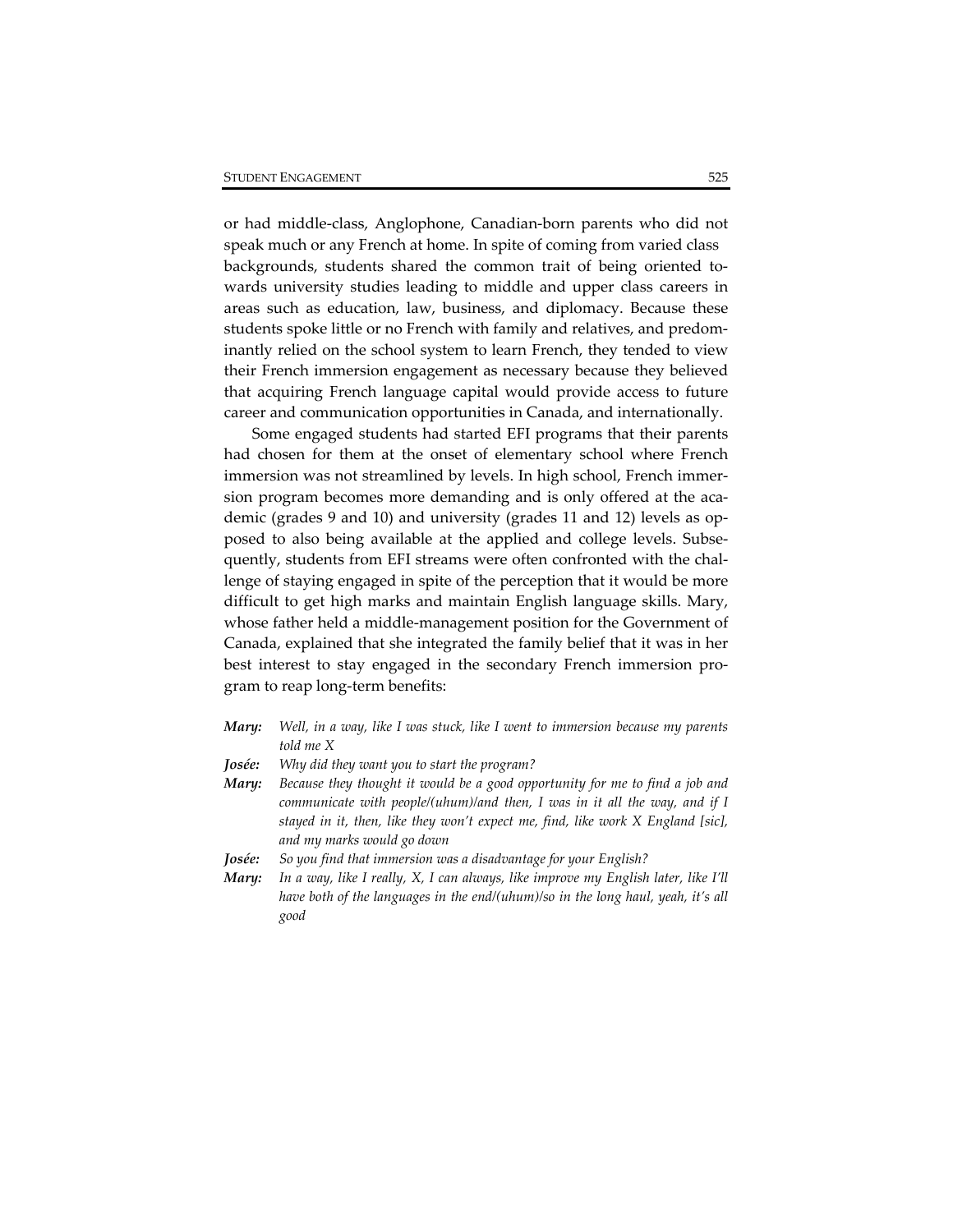To guarantee her overall educational success, Mary decided to invest herself to a greater extent in the secondary French immersion program than in other academically‐demanding subjects like chemistry, which she explained was also difficult to follow in English after studying it in French:

*Mary: I dropped Chemistry because, when you reach Grade 11, Chemistry is in Eng‐ lish, and they didn't offer it in French, and I couldn't do it, because I learnt it from whenever we started science in French, so it's, it's a switch/(uhum)/and that's the only one, and I didn't take Biology because I don't like Biology, and I didn't have a choice, my parents said that you have to take Physics, because I need it, so, and then Math from, well, I take that because, now, like you didn't really, like, like it couldn't also, they know my timetable, but it'd be really, real‐ ly hard to get all my homework done on time, you know?*

Like the Anglophone secondary French immersion graduates studied by Blais (2003), Mary maintained distance from Francophone life to safeguard her primary investment in the English language which she mastered to a greater extent than French (see Blais, 2003). As illustrated in the conversation quotation below, Mary suggested that she was more of an English‐speaking bilingual than her English‐speaking Franco‐ Ontarian boyfriend who knew "a lot of French":

|       | Josée: How do you feel with French people, like your boyfriend?              |
|-------|------------------------------------------------------------------------------|
| Mary: | In a way French, and sometimes, like I don't know as much as him, so, I know |
|       | French but I know more English than him, so more bilingual in order          |
|       | <b>Josée:</b> So you feel bilingual?                                         |
| Mary: | Yeah, like he knows French, like a lot of French                             |

Several engaged French immersions students came from LFI pro‐ grams that they had been recommended by their teachers at the end of grade 6 on the basis of perceived merit and potential. Several of these students were first generation Canadians from English‐speaking immi‐ grant families who spoke a heritage language at home. Although these immigrant families came from varied class backgrounds, they shared what Obgu and Simons (1998) have described as "voluntary minority" values and belief systems that incited them to view educational success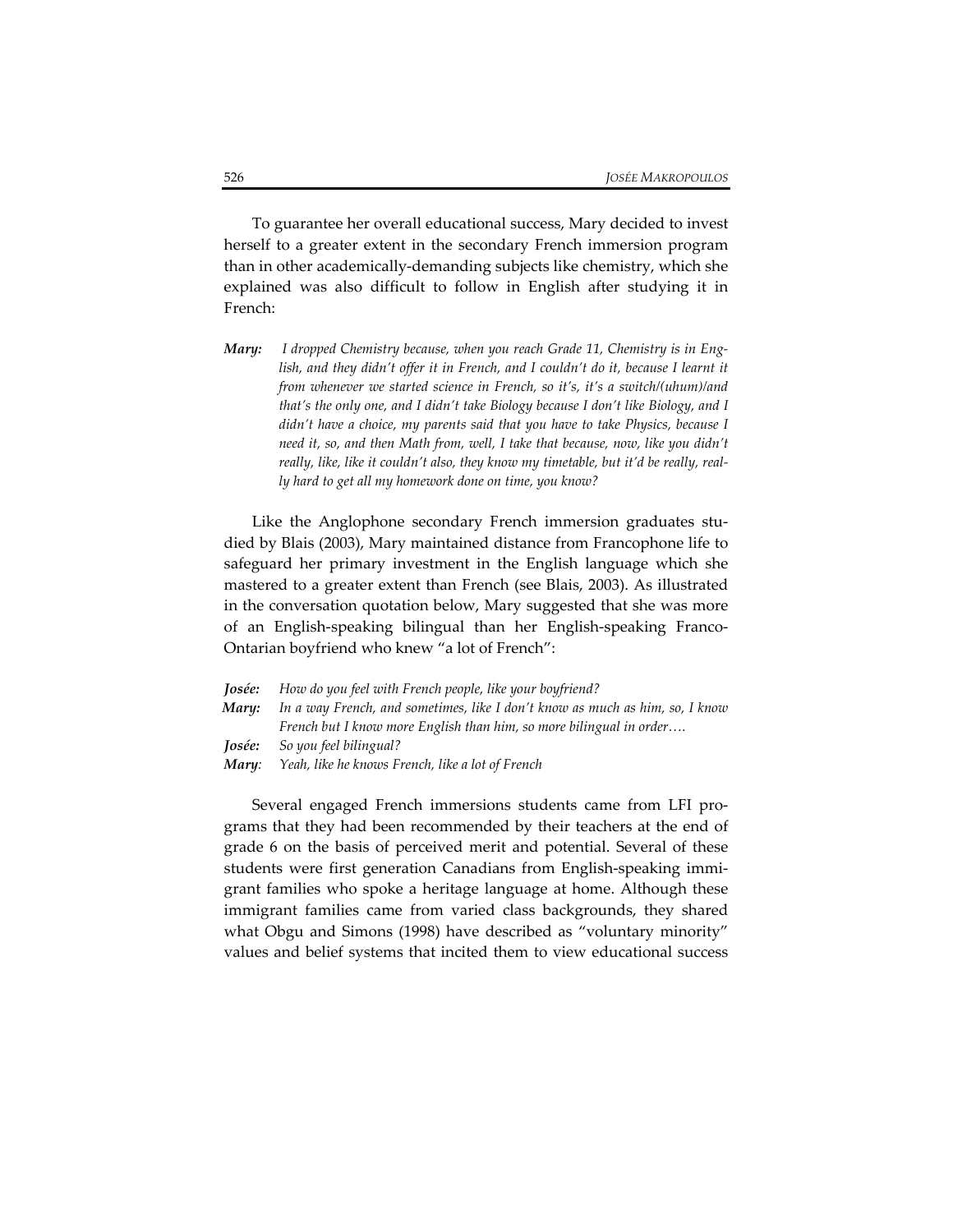as a way for their children to achieve upward socio‐economic mobility. In many cases, the voluntary minority outlook had informed why immi‐ grant parents wanted their children to access FFI programs. The explana‐ tion provided by Romeo, a Canadian‐born student with Filipino parents, was fairly typical:

| <b>Romeo:</b> It's a better chance in life/(uhum)/and like, it's for my future                |  |  |  |  |  |
|-----------------------------------------------------------------------------------------------|--|--|--|--|--|
| <b>Josée:</b> What kind of chances? At what levels?                                           |  |  |  |  |  |
| <b>Romeo:</b> In, in jobs, and like, in the quality of teaching in immersion, they think it's |  |  |  |  |  |
| better                                                                                        |  |  |  |  |  |
| <b>Josée:</b> Than?                                                                           |  |  |  |  |  |
| <b>Romeo:</b> Than, that student in the class/(hah)/like the English will slow down their     |  |  |  |  |  |
| teaching, X [translated from French to English]                                               |  |  |  |  |  |

Although students of immigrant origin recommended to the LFI program tended to display strong academic abilities, they still found it challenging to acquire good marks in the secondary French immersion program. Part of the reason was that LFI students had only begun taking immersion French classes for a few years whereas EFI students had typically began their study of French at the onset of elementary school. In addition, many LFI students of immigrant origin were learning French as a third language. In alignment with Ogbu and Simon's (1998) voluntary minority framework, many of these students nevertheless believed that they could overcome challenges and achieve success by displaying a strong work ethic. The explanation provided by Rosalie, a student from a Filipino‐Canadian family, was typical:

*Rosalie: Yeah, a lot of people drop out, they say, it's too much French for them, I be‐ lieve it's not, if you study hard, and, and you know what you need, and if you comprehend/(uhum)/you will do well, but people who drop out, they find it is too much French for them/(yeah)/but I don't mind French.*

Like many of the EFI immigrant parents interviewed by Dagenais and Jacquet (2000) in Vancouver during the late 1990s, engaged second‐ ary French immersion students from immigrant families who had been recommended to LFI discussed socio‐economic benefits associated with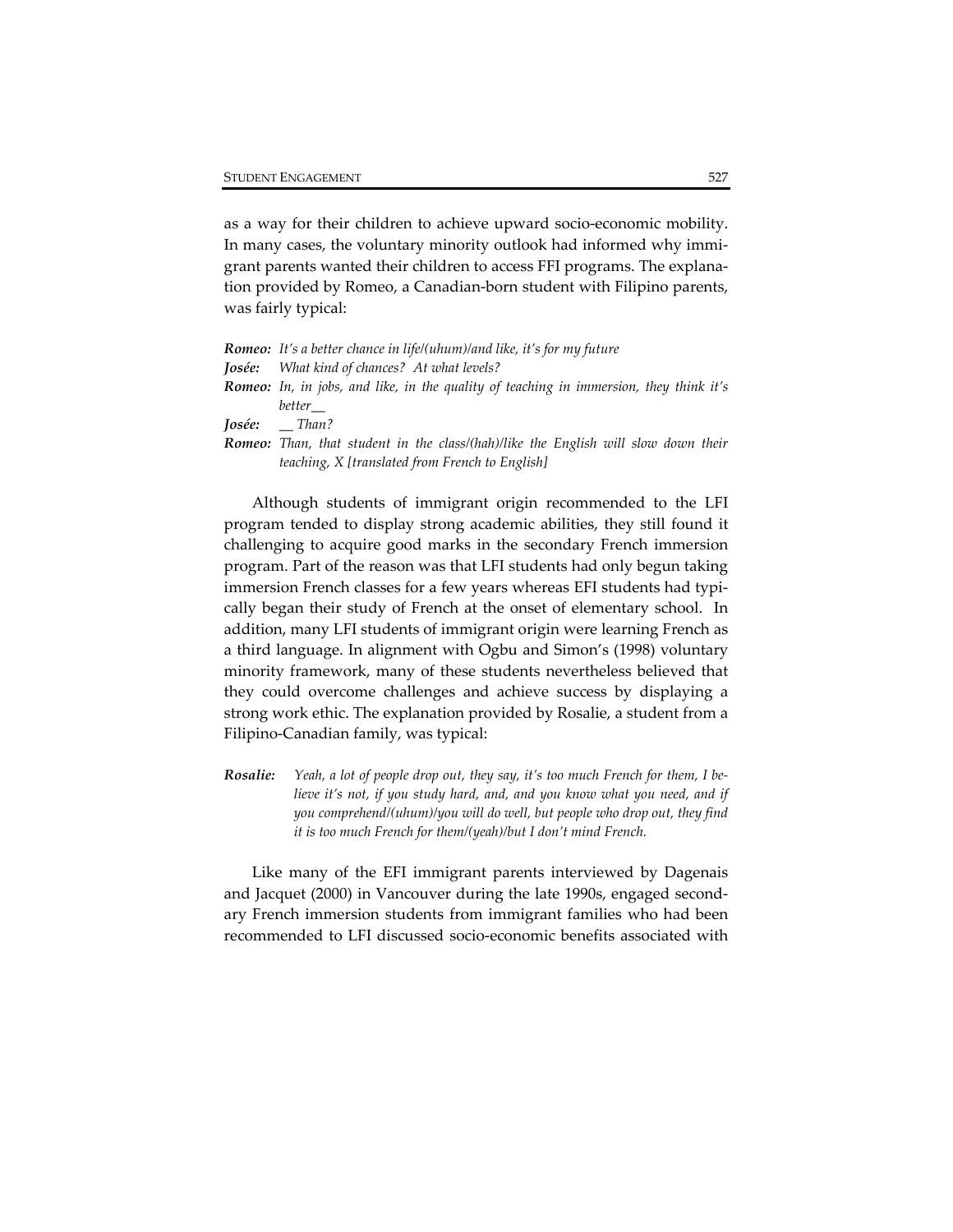the acquisition of French language capital in relation to Canadian and international contexts:

*Rosalie: I'd like to go into international law/(uhum)/like that's why I picked up French* 

- *Paola: I want to ahh, have a good job where I can communicate, you know, use the official languages of, of this country*
- *Manuel: Because many of the jobs in Ottawa require bilingualism/(uhum)/and a lot of people, ahm, like to speak in their native language/(uhum)/or even if they do know English, it is better if they can speak to you in French*

Secondary French immersion students of immigrant descent who came from LFI programs also maintained some distance from Franco‐ phone life by identifying with French from "bilingual" and, sometimes, "multilingual" zones. Students who were learning French as a third lan‐ guage often emphasized that they were less efficient in French than Eng‐ lish with considerable humility, as Romeo revealed:

|                      | <b>Romeo:</b> Well, I'm trying to be Francophone, trying to be fluent in French with perfect |
|----------------------|----------------------------------------------------------------------------------------------|
|                      | grammar, and X                                                                               |
| Josée:               | Uhum, do you identify as Francophone right now?                                              |
| <b>Romeo:</b> No     |                                                                                              |
| <i><b>Josée:</b></i> | Why not?                                                                                     |
|                      | Romeo: Because I, I wouldn't feel like talking to them, like another Francophone French,     |
|                      | like I make many mistakes                                                                    |
| Josée:               | But you'd like to consider yourself Francophone?                                             |
|                      | Romeo: Uhum, well no, like French is like, totally speak French? Maybe bilingual             |

Hence, the interviewed engaged French immersion students who did not have a parent making them eligible for minority language in‐ struction came from English‐speaking family backgrounds, were oriented towards middle and upper class careers, and identified with "bilingual" identity zones that did not involve being Francophone. One student reality was of having accessed the secondary French immersion via the EFI program, and of staying engaged with the support and en‐ couragement of middle‐class, English, Canadian‐born parents. A more common student reality, however, was of having accessed the secondary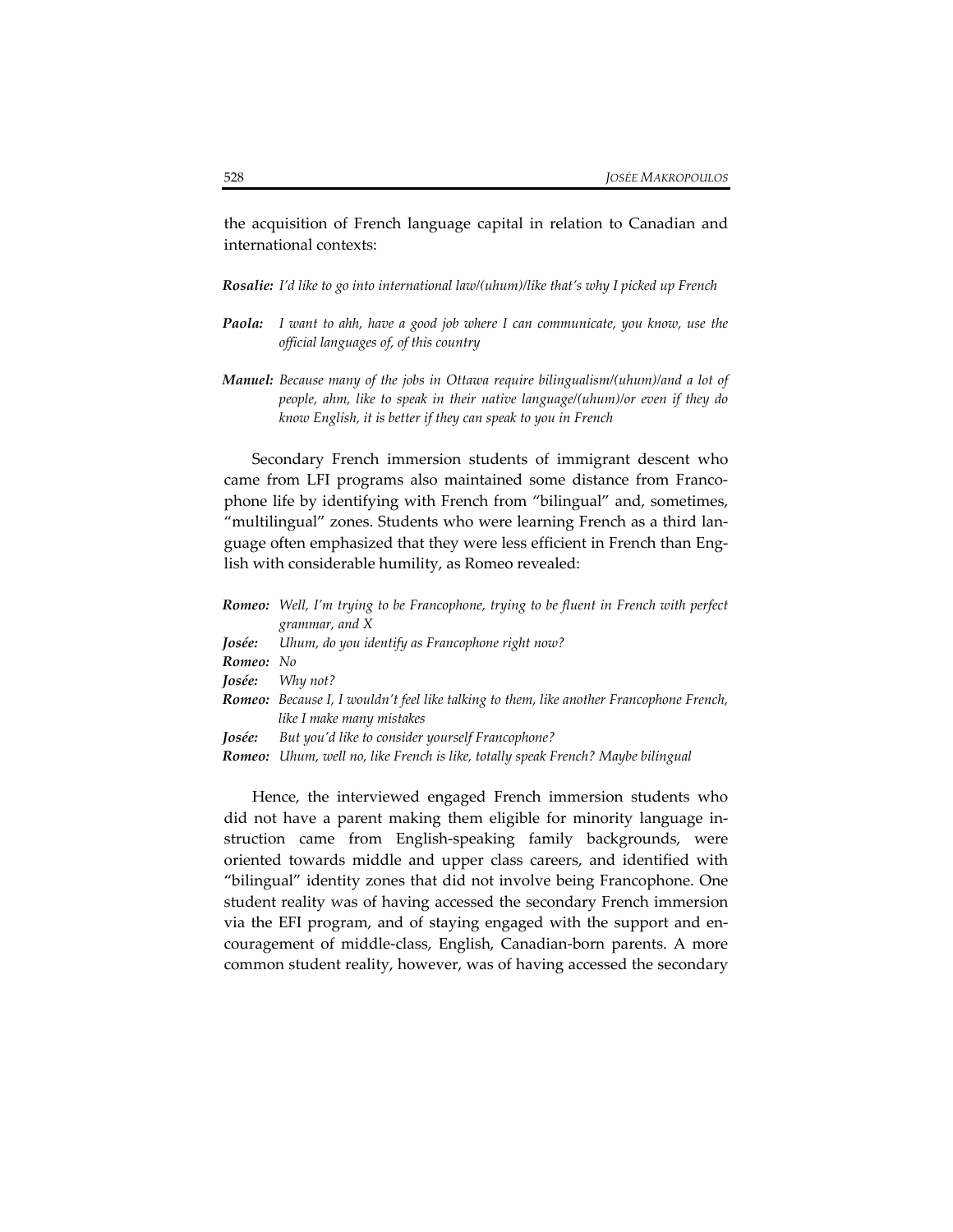$\overline{a}$ 2

French immersion program via LFI programs, and of benefiting from "voluntary minority" belief systems acquired in immigrant families that helped students display a strong work ethic to succeed in the secondary French immersion program.

# *Engaged French Immersion Students with a Parent Making Them Eligible for Minority French Language Instruction*

A small group of engaged French immersion students had a parent who made them eligible to enroll a minority French schools<sup>2</sup> (survey  $n = 6$ ), which included slightly more students from LFI programs than EFI programs. The interviewed students from this group  $(n = 4)$  were Canadianborn, and came from both middle‐class and working‐class families. With the exception of one student with Anglophone parents eligible to minori‐ ty French language instruction, these students came from linguistically‐ mixed families composed of one eligible Francophone parent and one non‐eligible parent who predominantly spoke English. Students in this group benefited from having acquired French language capital in con‐ texts such as the family, social networks, and in some cases French lan‐ guage schools – which facilitated their ability to follow the secondary French immersion program as it was taught in French. Because students still came from predominantly English‐speaking environments, they be‐ lieved that a secondary French immersion education would help them access the labor market and develop their French language skills. Students' outlooks were also informed by their post‐secondary educational and occupational aspirations.

Some of the students who were still engaged in the secondary French immersion program had started an EFI program from the onset of English elementary school. This was the case with Sebastian, who came from a middle‐class family composed of a Franco‐Ontarian mother and Vene‐ zuelan father. His educational trajectory was, however, atypical because

Parental eligibility to minority French language instruction is outlined in Section 23 in the 1982 *Canadian Charter of Rights and Freedoms* which guarantees Canadian citizens the right to offer their children official minority language instruction if they received this type of instruction in an elementary school in Canada, or have another child who already received official minority language instruction in a Canadian elementary or secondary school. Parents who still speak French as their native language are also recog‐ nized as eligible Right‐Holders even if they did not attend a French elementary school.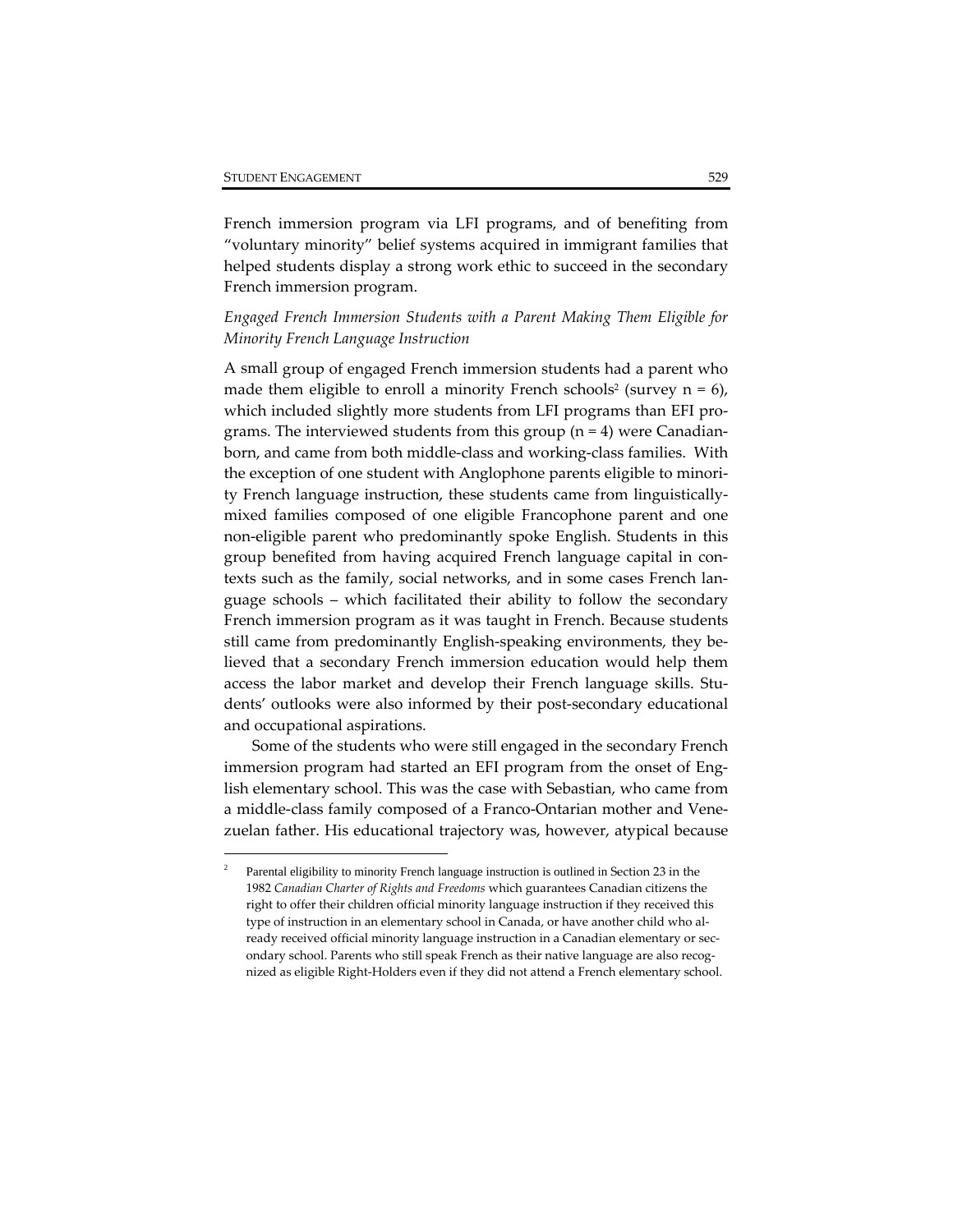his parents decided to take him out of EFI to enroll him an elementary French school which he did not particularly like:

*Sebastian: It's really, like it isn't the teaching or anything, it was just the atmosphere there, it was just pure French/(yeah)/like I don't really like that, I like both languages to speak, to practice both, not just one (…) just that I like a, a blend of both, I didn't really want to speak French the whole way through the day, XX, it's just that I really like the atmosphere of, a bilingual school, I find them better*

Sebastian explained that he did not feel comfortable in an environment that "was just pure French" and did not offer him the freedom to speak English or French as he pleased. In this respect, Heller (1999) found that minority French schools in Ontario tended to favor a territori‐ al approach to language planning that involves promoting French as the sole language of communication on school zones to counteract the assim‐ ilatory pressures of the English language. The underlying ideology of this position is the saying "l'anglais, ça s'attrape", which means that it is easy to "catch" the English language the way that you would catch a cold. As was the case with Sebastian, Wagner and Grenier (1990) have pointed out that some minority Francophones actually prefer bilingual schools over French language schools because they appear to offer a middle ground that is neither too French nor too English.

Because Sebastian had learnt French in school at a young age, and regularly spoke French at home and with extended family, he found that "the French part [of the secondary French immersion was] not hard." In addition, Sebastian was strong academically, and hoped to undertake university studies leading to a career in international law. Like Fordham and Obgu's (1986) high achieving African‐American boys, who gained acceptance and downplayed their success by helping lower‐achieving peers, Sebastian adopted a "helper strategy" with Anglophone second‐ ary French immersion students that enabled him to connect his "Franco-Ontarian" origins with his French immersion engagement:

*Sebastian: I feel that, like, I am just Franco‐Ontarian Josée: You feel Franco‐Ontarian?*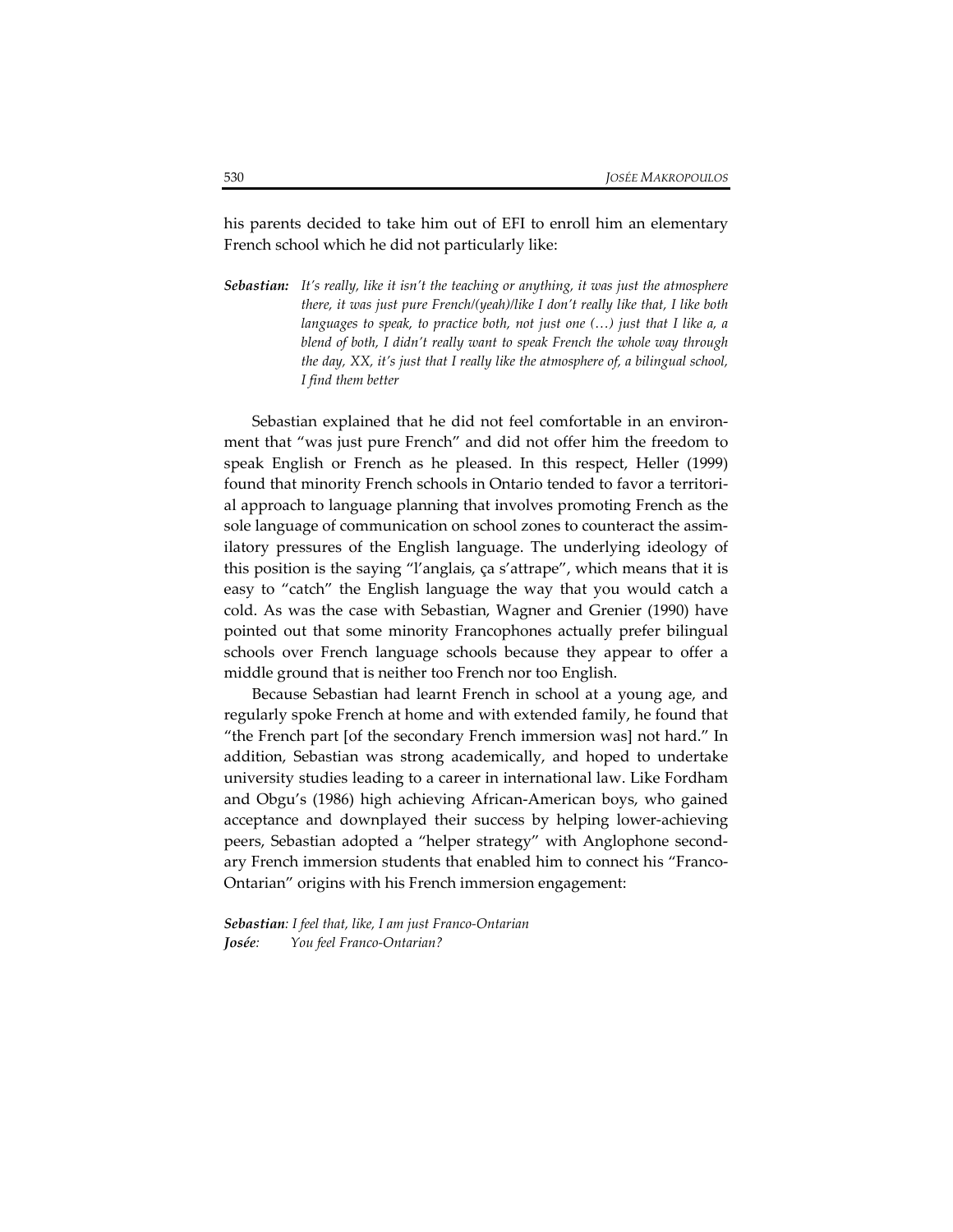*Sebastian: Yeah, because everyone, when they have a problem in French, they come to me, so Josée: So you are the French expert? Sebastian: Yeah, there is a couple of us that they always come to Josée: Do they also come from French families? Sebastian: Yeah, yeah*

The students from LFI programs formed a relatively diverse group in terms of their class origins and aspirations. For instance, Patricia came from a middle class interracial family and aspired to become a doctor and/or a professional ballet dancer. Although her parents spoke little to no French, they had become right‐holders to minority French language instruction because they had previously sent Patricia to a French lan‐ guage school in Quebec prior to sending her to French immersion in On‐ tario. Like some "mixed" women studied by Mahtani (2002) in Toronto, Patricia, however, refused to become heavily invested in normative defi‐ nitions of what is means to be Canadian and, instead, adopted a "mixed" label to validate her multiple identities:

*Patricia: Hum, I don't know if I really identify myself with something, ahm, I am ra‐ ther ahm, Anglophone I believe, (hum), I do not identify myself with, like alot of people are like Proud to be Canadian, but me I don't feel that, like I am not like that, like my parents are from two different cultures, and I have never re‐ ally felt, like feeling XX (…) I am mixed, and I am all right with that (French translated into English)*

A more common reality among engaged secondary French immer‐ sion students from LFI programs was to come from working‐class lin‐ guistically‐mixed families composed of one eligible Francophone parent and one non‐eligible English‐speaking parent who spoke little or no French. Although these students had been recommended to LFI on the basis of perceived merit by their elementary teachers, and had the ability to pass secondary French immersion classes offered at the university level, they were predominantly oriented towards college and vocational programs. One possible explanation was that students and their parents were not aligned with what Bourdieu and Passeron (1997) have de‐ scribed as middle class cultural capital – which essentially consists of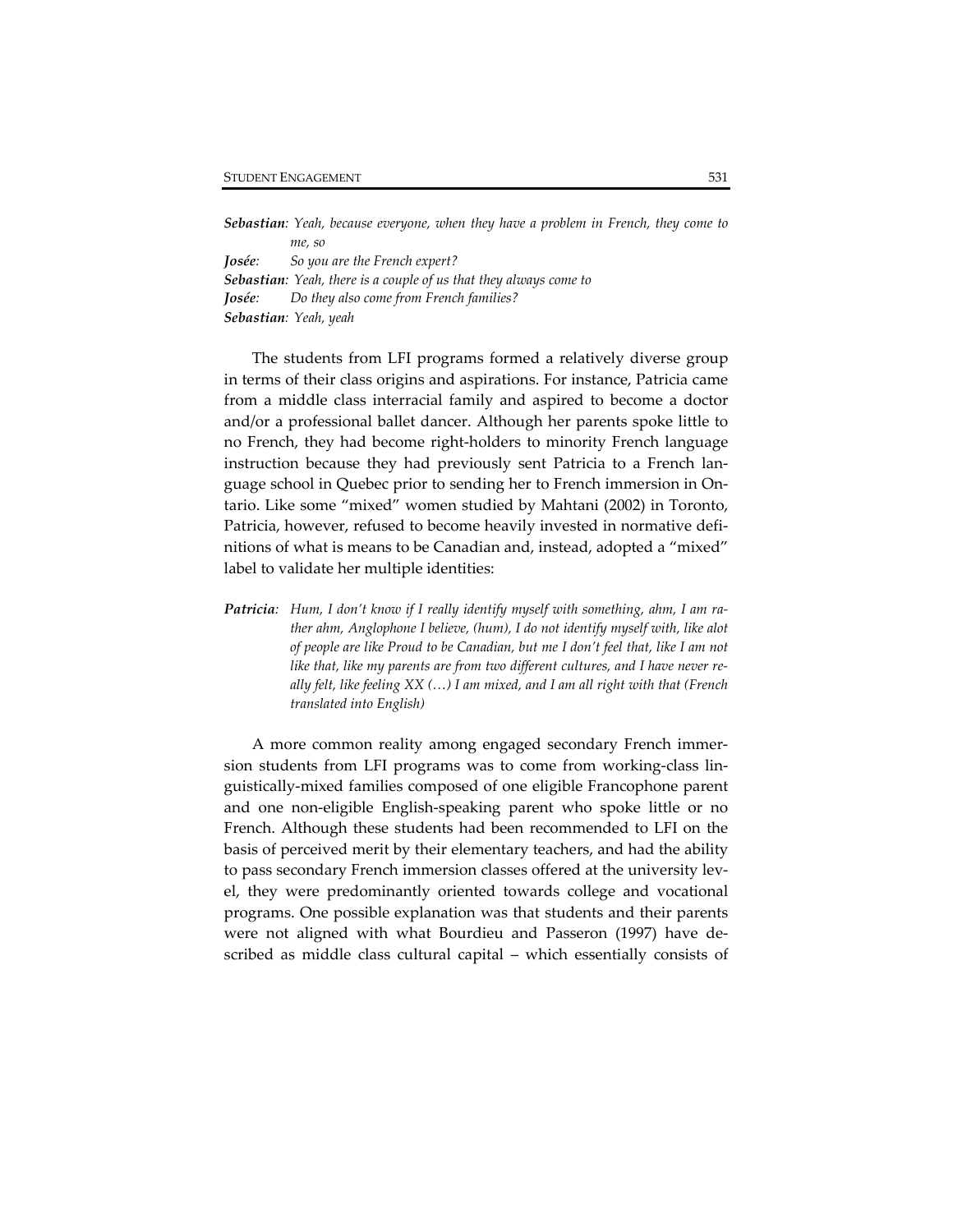beliefs and values that are oriented towards educational success and class mobility. Lianne, who was performing well in her university‐ oriented secondary classes, suggested that her parents transmitted am‐ bivalent messages by encouraging her to enroll in LFI as long as it did not involve having to "study too hard":

## *Lianne: I wanted to [take immersion], and my parents encouraged me, they told me if XX, if you study TOO hard, DON'T do it, you know?*

Students from working‐class, linguistically‐mixed families also tended to believe that it was important to stay engaged in the secondary French immersion program for economic and symbolic reasons that were not directly linked to social mobility. For instance, Lianne suggested that knowing French was "a necessity in job searching" in Canada and "to communicate better with people [on her] mother's side":

|                      | <b>Lianne</b> : I wanted to do it to learn more about French, and also, you know, just because, |  |  |  |  |  |
|----------------------|-------------------------------------------------------------------------------------------------|--|--|--|--|--|
|                      | to continue with it, so, and it is really important now adays/(uhum)/to know                    |  |  |  |  |  |
|                      | French, so, and they are also the two official languages of Canada/(okay)/and it                |  |  |  |  |  |
|                      | is also, because, it is also, like a necessity in job searching, you need it                    |  |  |  |  |  |
| Josée:               | In Ottawa, or                                                                                   |  |  |  |  |  |
|                      | <b>Lianne:</b> everywhere in Canada, you know                                                   |  |  |  |  |  |
| <i><b>Josée:</b></i> | Okay, so your motivation was more economic then?                                                |  |  |  |  |  |
|                      | Lianne: Yeah, and also personal because, you know, you can communicate better with              |  |  |  |  |  |
|                      | the people, like on my mother's side, because they are French, like my grand-                   |  |  |  |  |  |
|                      | mother, her brothers and sisters                                                                |  |  |  |  |  |

There was, however, variation in how students from working‐class, linguistically‐mixed families identified with Francophone life. For in‐ stance, Christian adopted what Heller and Budach (1999) have described as a traditional definition of Francophone which can be traced back through generations because both of her parents were of French lineage:

| Christian: Heuh, I feel, more Francophone because my father is, is Francophone, and his |  |  |
|-----------------------------------------------------------------------------------------|--|--|
| parents are Francophones, XX                                                            |  |  |

- **Josée:** *And you mother is Francophone?*
- **Christian:** *Yes, but she does not understand, she does not understand French [translated from French to English]*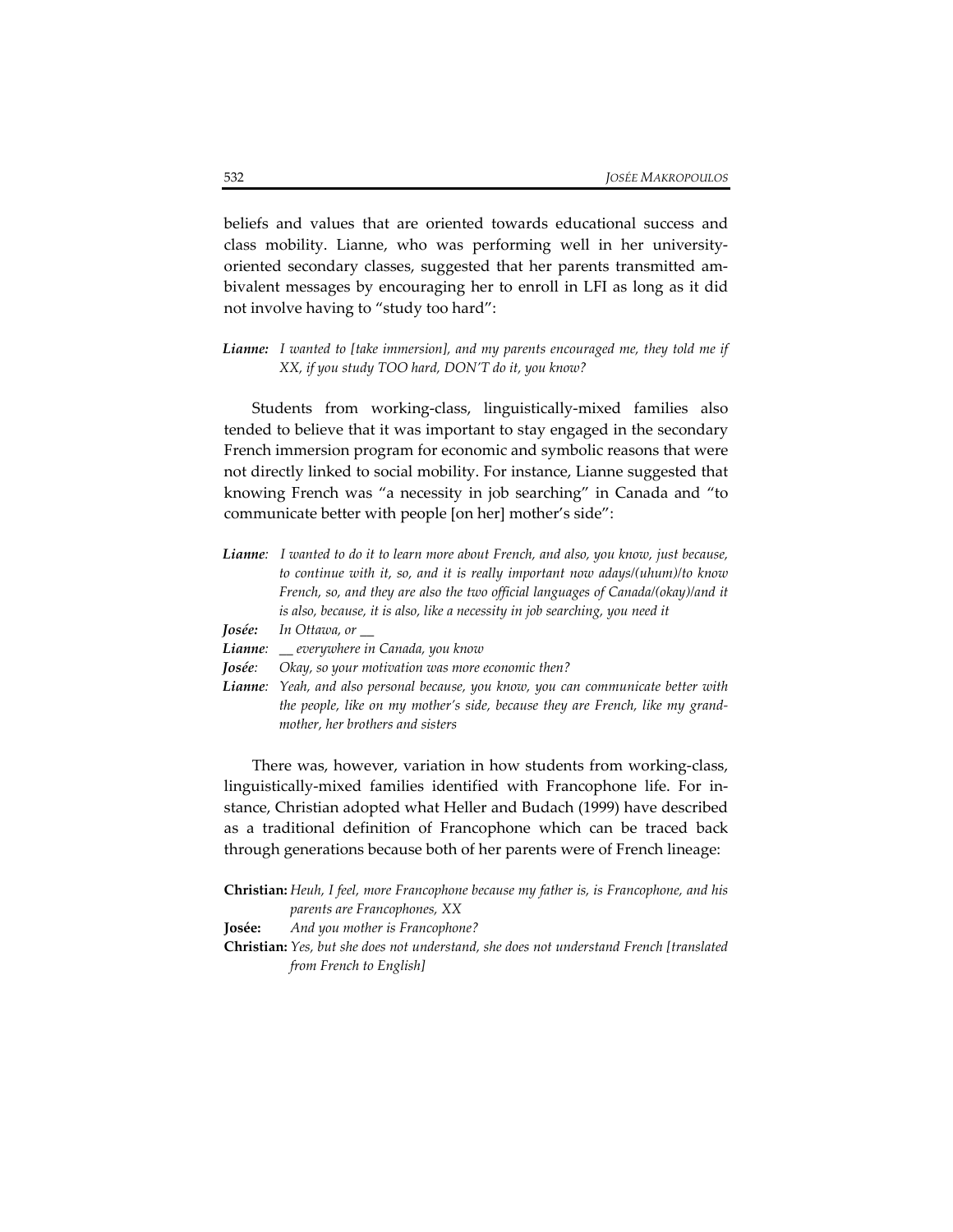In contrast, Lianne found it difficult to find the freedom to "feel French" because she feared never being able to "really express [herself] well in French" – as is often expected of bilingual Francophone women from upwardly mobile, working‐class backgrounds in Canada (see Hel‐ ler, 2006):

## *Lianne: but I, I don't FEEL French, just because I can't, can't communicate well in French, in life, I mean I don't feel that I could really express myself well in French*

Although the engaged French immersion students with a parent making them eligible for minority language instruction had acquired French language capital outside the French immersion context, they adopted a wide range of identity discourses in relation to Francophone life that were informed by their respective linguistic and cultural origins and class backgrounds and aspirations. One student reality was to come from a middle‐class, linguistically‐mixed family that had chosen the EFI entry point, and to subsequently define oneself as Francophone within the parameters of French immersion engagement and academic achievement. However, it was more common for engaged secondary French immersion students to have come from LFI programs. This group included a middle‐class student who defined herself in relation with her interracial Anglophone background, and students from working‐class, linguistically‐mixed families whose engagement involved economic and symbolic motivations that did not implicate class mobility.

## **CONCLUSION**

With federal leaders who are at the forefront of official language issues, Canada is well placed to foster dialogue and cooperation to promote official bilingualism from local to national levels of governance. In this sense, the Honourable Graham Fraser has been right to draw attention towards the need to ensure greater student retention in FSL programs to build a sizeable bilingual workforce in years to come. Although the orientation of this study does not allow me to comment on how to im‐ prove the overall development of FSL programs in Canada, the results do indicate that social selection and cultural capital are key factors in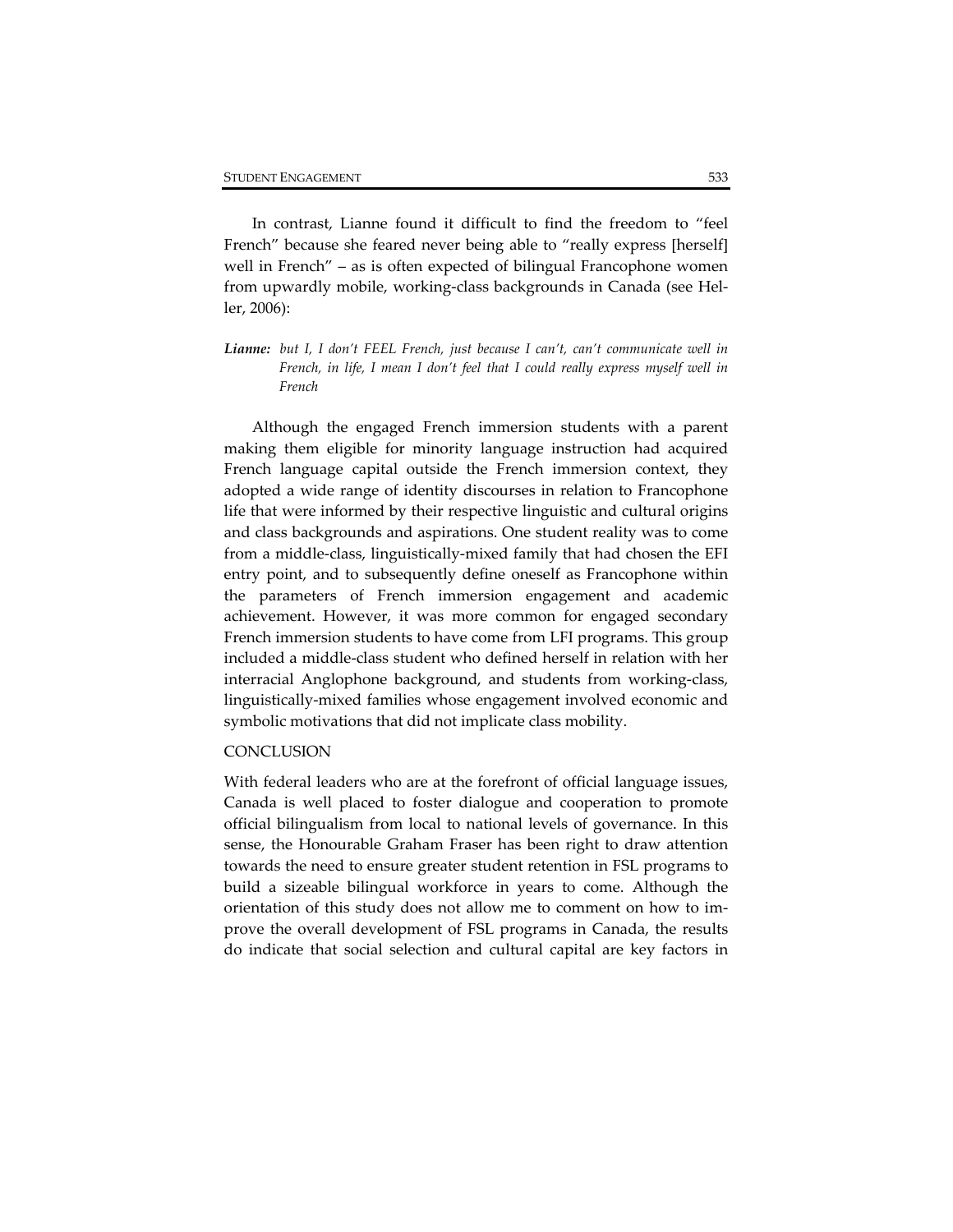secondary student French immersion engagement realities, and point to the importance of addressing the realities of French immersion students from the two official language communities.

In accordance with Bourdieu and Passeron's (1977) social reproduc‐ tion theory, the present study suggests that the secondary French im‐ mersion program studied promoted social selectivity by catering to students who had the ability and willingness to take French immersion classes at the university/academic levels (as opposed to college/applied levels). Moreover, the findings of this study suggest that student success in secondary French immersion programs was largely informed by the type of cultural capital that they brought to school, and later interiorized. Students with parents from the Anglophone majority who were not eli‐ gible for minority French instruction often described their secondary French immersion engagement in relation with capital they had acquired at home – such as the EFI student who benefited from support and in‐ sight her middle‐class Canadian‐born parents and the LFI students who had acquired "voluntary minority" (Ogbu & Simons, 1998) belief systems and values passed down by their immigrant parents. Students with a parent who made them eligible for minority French language instruc‐ tion, from both EFI and LFI programs, had acquired French language capital outside the immersion context that helped fuel their interest and ability to follow the secondary French immersion program. In addition, both groups of engaged secondary French immersion students indicated that they had developed values and beliefs that were aligned with the objectives of the secondary French immersion program – such as the de‐ sire to gain entry into the employment market and to better communicate with people.

The present study offers nuanced conclusions regarding the applicability of Bowles and Gintis's (1976) "correspondence principle" in the class orientations of students who stayed engaged in secondary French immersion programs. My findings partly confirm the theory that educational tracking systems can favor class reproduction, because the en‐ gaged students from middle‐class families wanted to attend university and often hoped to become professionals where they would use their language skills. However, the determinants of class backgrounds on the aspirations of engaged secondary French immersion students from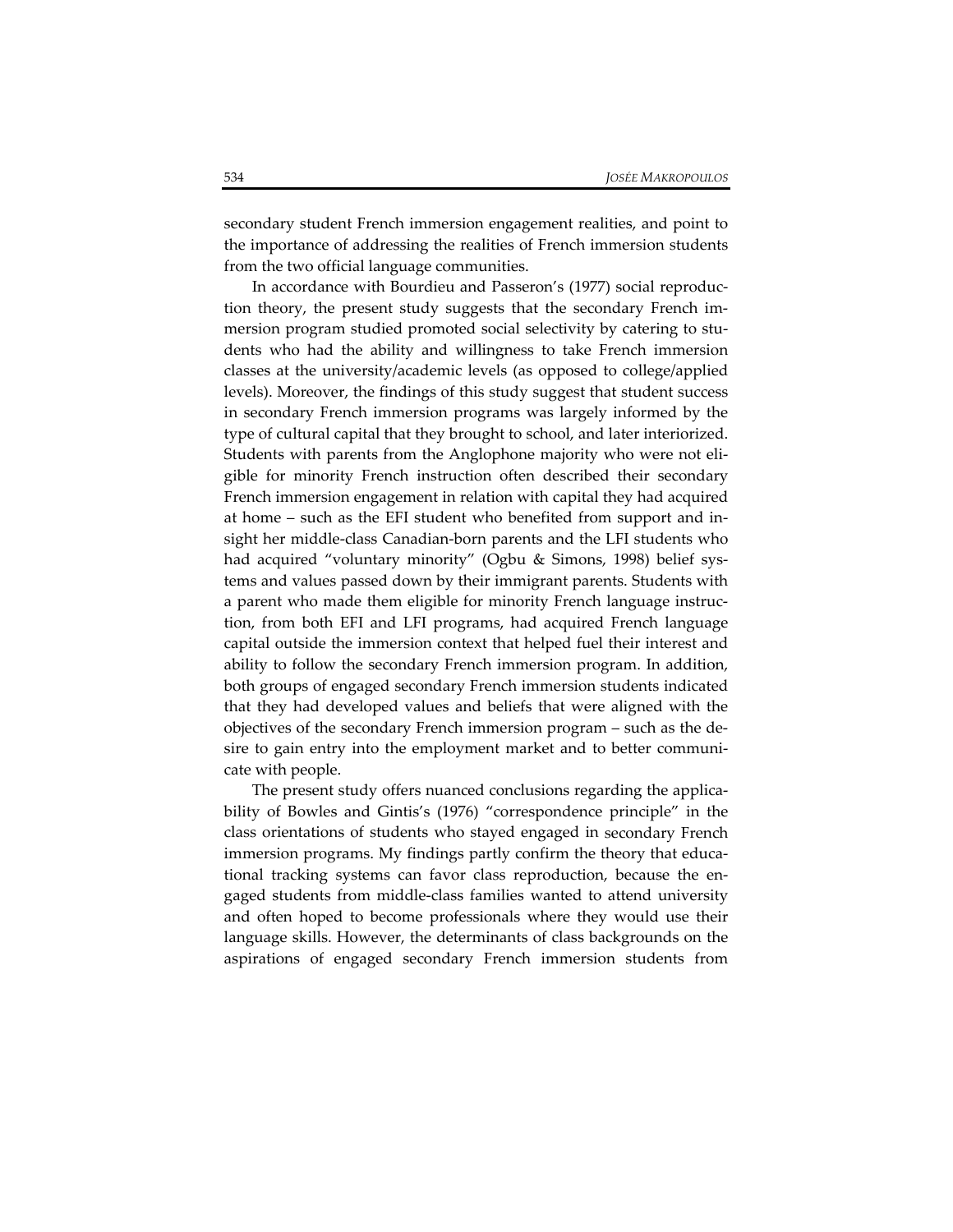working‐class families were less clear – particularly because students from Canadian‐born, linguistically‐mixed, working class families were less likely to be oriented towards university studies and middle‐class aspirations than their peers from immigrant, working‐class families.

The French immersion students in the present study expressed a common interest in learning French for employment opportunities and for communication purposes – which is consistent with findings obtained by Hart and Lapkin (1994) among engaged French immersion students at the intermediate level. As noted by previous research (Blais, 2003; Foster, 1998), French immersion students from English‐speaking families who were not eligible for minority French language instruction also identified with "bilingual" identity zones that did not involve being Francophone. In contrast, engaged secondary French immersions students who had a parent who made them eligible for minority French language instruction adopted a range of identity positions in relation to Francophone life that were informed by their respective linguistic and cultural origins and class realities. Another finding was that none of the interviewed students indicated that their engagement in the secondary French immersion program had provided them with a sense of cultural identification with Francophone life.

The present study raises questions that have implications for the future development of French immersion programs and official bilingualism in Canada. By drawing attention to the realities of French immersion students with and without a parent who makes them eligible for minor‐ ity French language instruction, this study suggests that French immer‐ sion programming should take into consideration the language and cul‐ tural realities of student populations from both official language communities to favor optimal outcomes for everyone. This could entail broa‐ dening the definition of French immersion education to recognize the participation of students with parents who are eligible for minority French language instruction, and exploring ways to promote positive identification and belonging with Francophone life within French im‐ mersion learning contexts. Besides the need to build a larger body of cross‐context research on the realities of French immersion students, we still know very little about their post‐secondary educational experiences and their overall integration in the Canadian class structure and global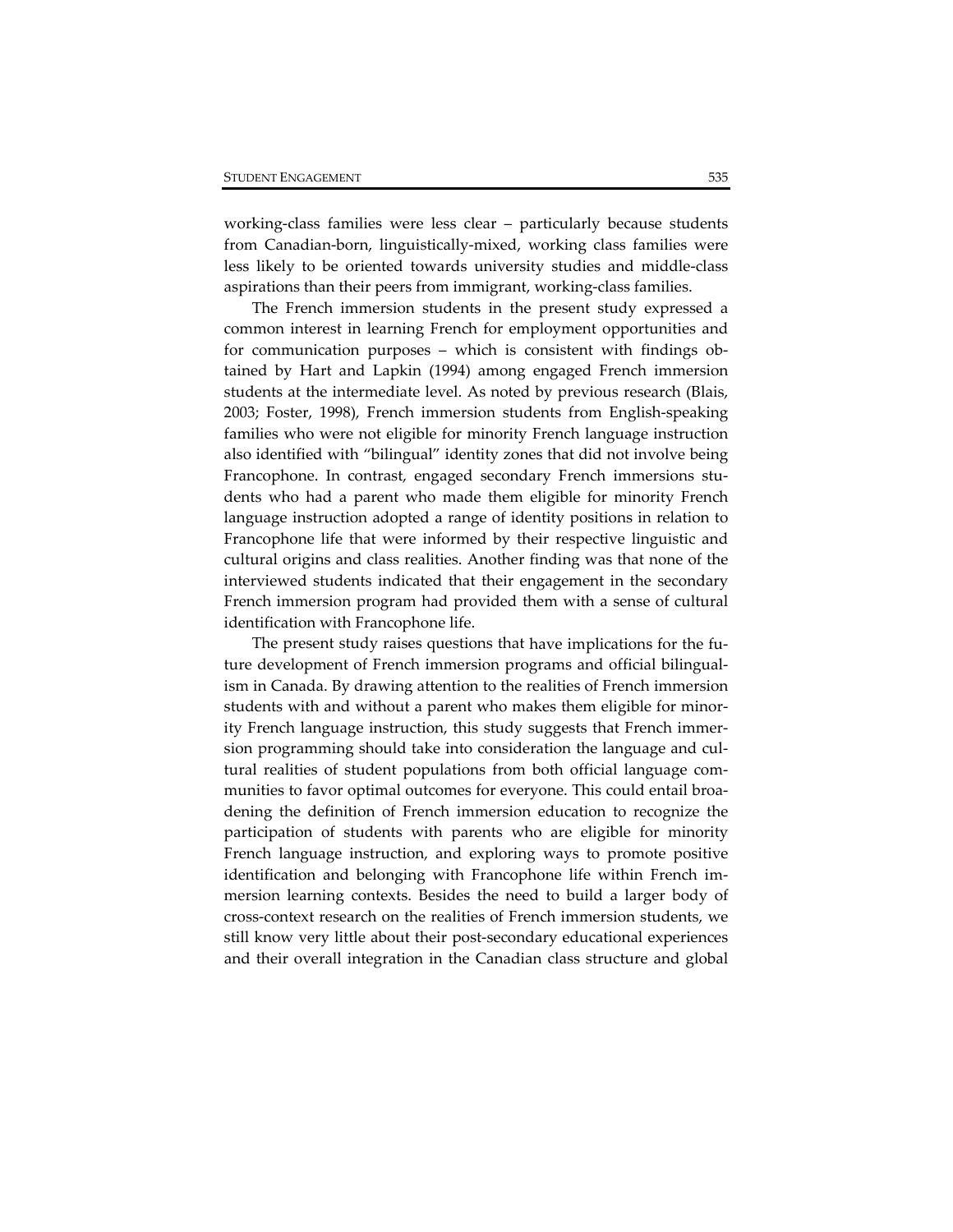economy. From a policy and program‐development perspective, it would be useful to learn how the realities of engaged French immersion students from different entry points compare with those of students who leave the program at the elementary, intermediate, and secondary levels. A more thorough identification and understanding of "good practices" surrounding student engagement in French immersion could also help answer the delicate question of what types of public policy and program adaptations could be made to promote high levels of student retention in French immersion programs across the country.

#### ACKNOWLEDGEMENTS

The author wishes to extend her thanks the anonymous external assessors and Sylvie Lamoureux for their comments and suggestions, as well as the CJE/RCE staff. Because this article is based on part of her Ph.D. study, the author wishes to acknowledge the contributions of the following people: Monica Heller (thesis supervisor), Normand Labrie (thesis committee member), André Tremblay (thesis committee member), Diane Dagenais (external evaluator), and her partner Frédérick Dufresne for supporting her throughout the doctoral process.

Not**e**: The ideas expressed in this article are those of the author and do not necessarily reflect the views or opinions of the Government of Canada where the author works.

### **REFERENCES**

- Beck, N. W. (2004). Attrition in Late French Immersion: Discussions with six students. Unpublished Master's thesis, University of Prince Edward Island, Charlottetown, Prince Edward Island, Canada.
- Bennett, S. (1973). *Ottawa: A portrait of the nation's capital*. Toronto: Garner Hounslow Press Productions.
- Blais, M. (2003). The significance of French after immersion: A qualitative case study. Unpublished Masterʹs thesis, University of Toronto, Toronto, Ontario, Canada.
- Bourdieu, P., & Passeron, J. (1977). *Reproduction in education, society, and culture* (R. Nice, Trans.). Beverley Hills, CA: Sage Publications.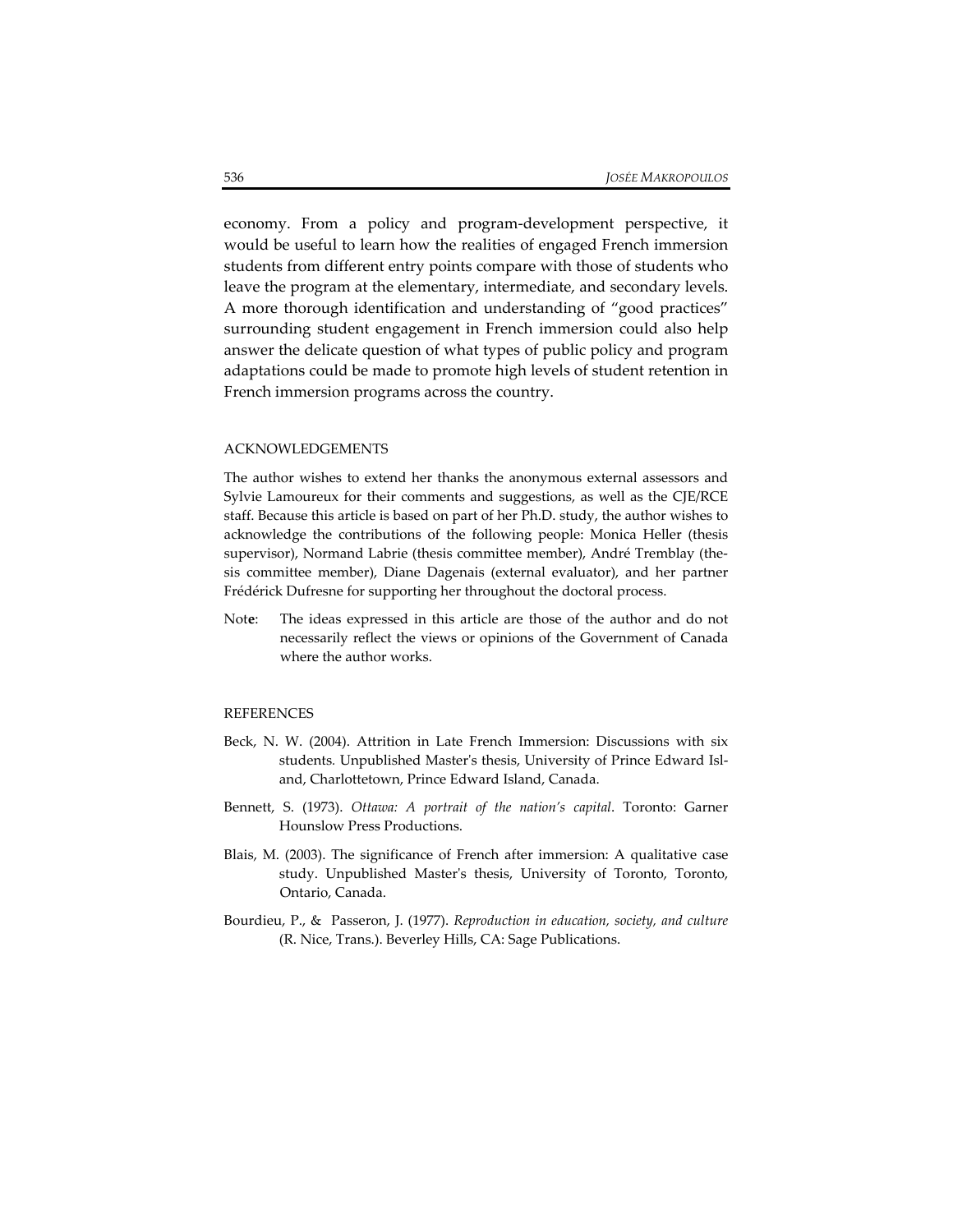- Bowles, S., & Gintis, H. (1976). *Schooling in capitalist America: Educational reform and the contradictions of economic life*. New York: Basic Books.
- Canadian Council on Learning . (2007). *Lessons in learning: French‐Immersion education in Canada.* Ottawa, ON: The Author. Retrieved May 23, 2010, from http://www.ccl‐cca.ca/pdfs/LessonsInLearning/May‐17‐07‐French‐ immersion.pdf
- Canadian Parents for French. (1982). Teapot tempest : Immersion schools and the Burns‐Olson Report. *CPF National Newsletter*, *17*, 6‐7.
- Charmaz, K. (2000). Grounded theory: Objectivist and constructivist methods. An overview. In N. Denzen & Y. Lincoln (Eds.), *The handbook of qualitative research* (2nd ed.; pp. 509‐532) Thousand Oaks, CA: Sage Publications.
- Churchill, S. (2002). *Language education, Canadian civic identity and the identities of Canadians. Guide for the development of language education policies in Eu‐ rope: From linguistic diversity to plurilingual education*. Strasbourg, France: Council of Europe. Retrieved May 24, 2010, from http://www.coe.int/t/dg4/linguistic/Source/ChurchillEN.pdf
- Dagenais, D., & Jacquet, M. (2000). Valorisation du multilinguisme et de l'éducation bilingue dans les familles immigrantes. *Journal of Interna‐ tional Migration and Integration*, *1*(4), 389‐404.
- Dallaire, C., & Denis, C. (2000). "If you don't speak French, you're out": Don Cherry, the Alberta Francophone Games, and the discursive construc‐ tion of Canada's Francophones. *Canadian Journal of Sociology/Revue cana‐ dienne de sociologie, 25*(4), 415‐440.
- Dolbec, L. (1994). Les parents francophones de Calgary: leur choix de langue d'enseignement de leurs enfants. Unpublished Master's thesis, University of Alberta, Edmonton, Alberta, Canada.
- Fordham, S., & Obgu, J. (1986). Black students' school success: Coping with the "burden of 'acting White.'" *The Urban Review*, *18*(3), 176‐206. Retrieved May 24, 2010, from http://www.nyesma.org/documents/Black\_ Students\_Acting\_White.pdf
- Foster, R. (1998). Profile of a group of "successful" bilingual senior high school students. *Bilingual Research Journal*, *22*(2‐ 4), 201‐214.
- Genesee, F. (1987). *Learning through two languages : Studies of immersion and bilingual education*. Cambridge, MA: Newbury House Publishers.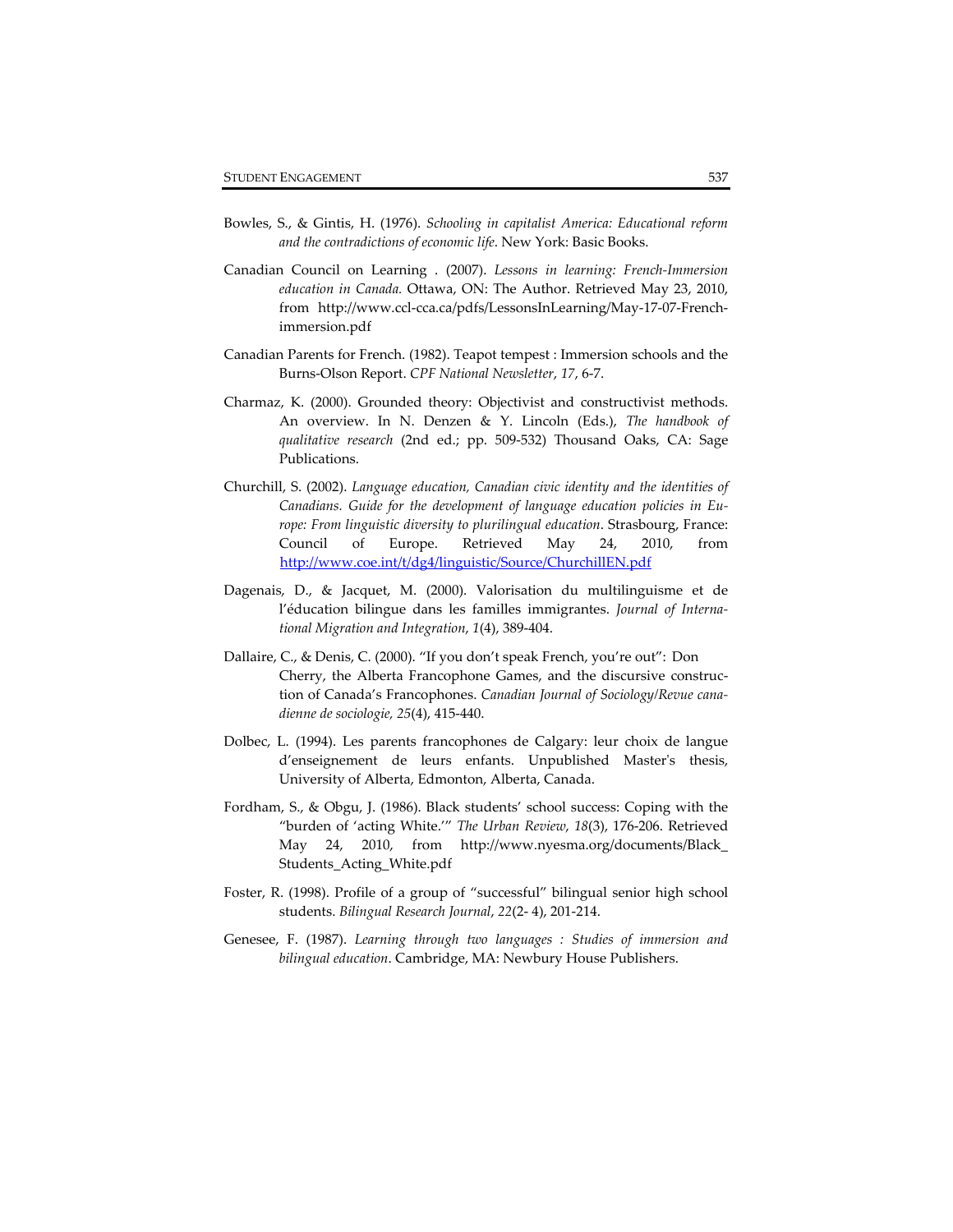- Glaser, B. G., & Strauss, A. L. (1967). *The discovery of grounded theory: Strategies for qualitative research*. New York: Aldine.
- Government of Canada. (2003). The next act: New momentum for Canada's linguistic duality. The action plan for official languages. Ottawa, ON: Privy Council Office, Intergovernmental Affairs. Retrieved May 24, 2010, from http://www.cpfnb.com/articles/ActionPlan\_e.pdf
- Guttman, M. (1983). There's more to French immersion than social class. *In‐ terchange*, 14(1), 17‐22.
- Halsall, N. (1997). *Report to the superintendent regarding the review of the organiza‐ tion of French immersion programs in the Eastern School District*. Charlotte‐ town, PEI: Eastern School District.
- Hart, D., & Lapkin, S. (1994). Attrition from French immersion programs in a northern Ontario city: 'Push' and 'pull' factors in two area boards. (Re‐ port to Canadian Heritage). Toronto: Modern Language Centre, Ontar‐ io Institute for Studies in Education of the University of Toronto.
- Hart, D., & Lapkin, S. (1998). Issues of social class bias in access to French immersion education. In S. Lapkin (Ed.), *French as a second language education in Canada: Recent empirical studies* (pp 324‐350). Toronto: University of Toronto Press.
- Heffernan, P. (1979). "French Immersion : Méthode possible pour la refrancisation de francophones assimilés? (French Immersion: A possible method for the re-Frenchification of assimilated Francophones?) *Canadian Modern Language Review/Revue canadiennes des langues vivantes*, *36*(1), 24‐ 26.
- Heller, M. (1990). French immersion in Canada: a model for Switzerland? *Multilingua ‐ Journal of Cross‐Cultural and Interlanguage Communication*, *9*(1), 67‐86.
- Heller, M. (1999). *Linguistic minorities and modernity. A sociolinguistic ethnography*. London and New York: Addison Wesley Longman Limited.
- Heller, M. (2006). Gender and bilingualism in the new economy. In B. McElhinny (Ed.), *Words, worlds and material girls: Language, gender, globalization* (pp. 287‐304). Berlin, Germany: Mouton de Gruyter.
- Khouzam, S. (2003). Tout un chemin… Dans: *25 ans de défis 25 de succès*. Publica‐ tion pour le vingt-cinquième anniversaire de l'Association canadienne des professeurs d'immersion (ACPI). Ottawa, ON: ACPI.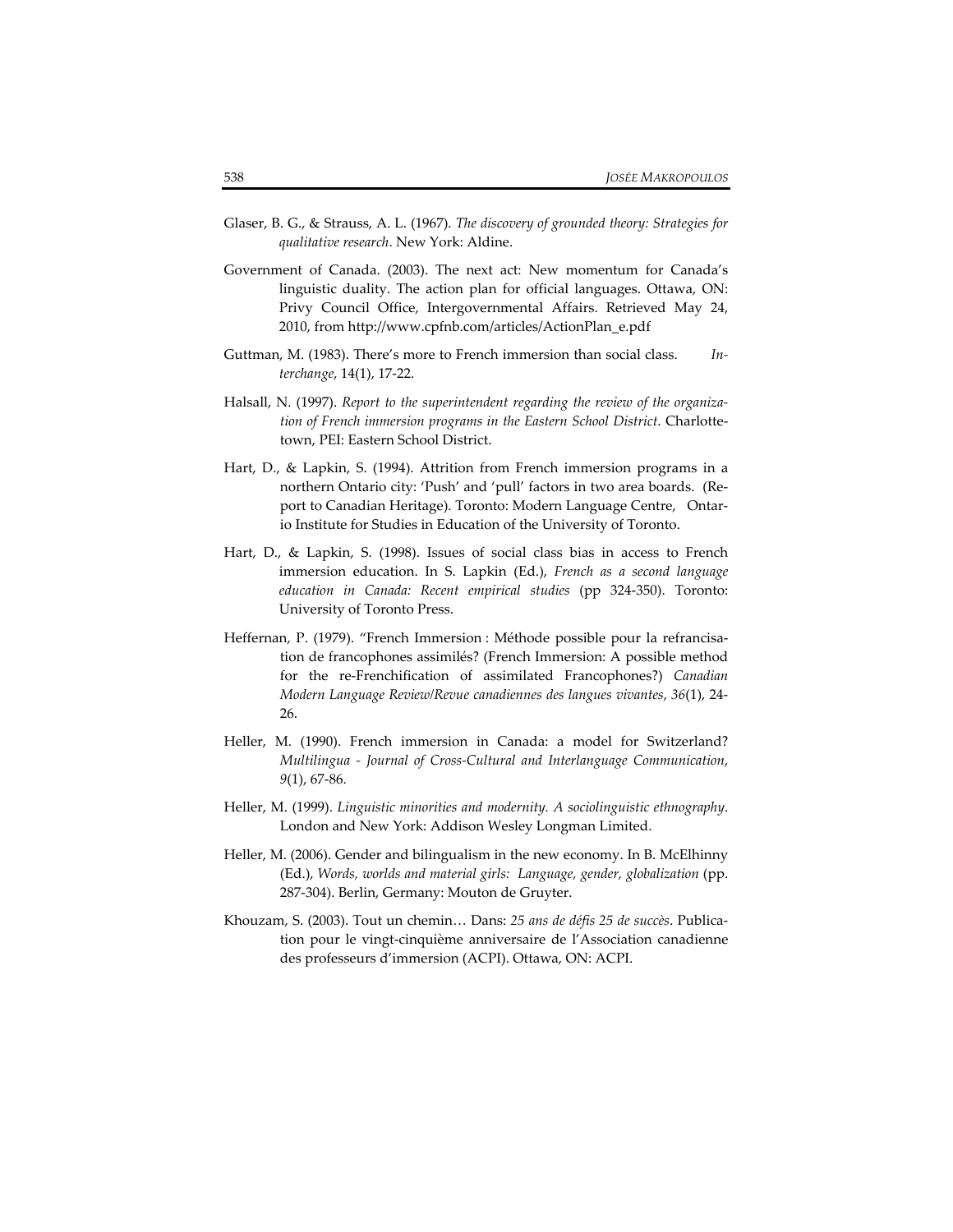- Lamarre, P. (1997). A comparative analysis of the development of immersion programs in British Columbia and Quebec: Two divergent sociopolitical contexts. Unpublished doctoral dissertation, The University of British Columbia, Vancouver, British Columbia, Canada.
- Lambert, W. E., & Tucker, G. R. (1972). *Bilingual education of children: The St. Lam‐ bert experiment*. Rowley, MA: Newbury House Publishers.
- Lozon, R. (2004). Représentations et sentiments linguistiques dans le sud‐ouest ontarien. Unpublished doctoral dissertation, University of Toronto.
- Mahtani, M. (2002). (2002). "Interrogating the Hyphen-Nation: Canadian Multicultural Policy and 'Mixed Race' Identities," *Social Identities*, 8 (1), 67‐90.
- Makropoulos, J. (1998). A sociopolitical analysis of French immersion develop‐ ments in Canada: 1960‐1995. Unpublished masterʹs thesis, University of Toronto, Toronto, Ontario, Canada.
- Makropoulos, J. (2007). Student engagement and disengagement in French im‐ mersion programs: A case study in an Ottawa English Catholic high school*.* Unpublished doctoral dissertation, University of Toronto, Toronto, Ontario, Canada.
- Mannavaryan, J.‐M. (2002). *The French immersion debate. French for all or all for French?* Calgary, AB: Detselig Enterprises Ltd.
- Norton, B. (2000). *Identity and language learning: Gender, ethnicity and educational change*. Harlow, England: Longman.
- Office of the Commissioner of Official Languages. (2008). *Annual Report 2007‐ 2008*. Ottawa, ON: Minister of Public Works and Government Services Canada. Retrieved May 24, 2010, from http://www.ocol‐ clo.gc.ca/docs/e/2007\_08\_e.pdf
- Ogbu, J. U. (2003). *Black American students in an affluent suburb: A study of academic disengagement*. Mahwah, NJ: Lawrence Erlbaum Associates.
- Ogbu, J. U., & Simons, H. D. (1998). Voluntary and involuntary minorities: A cultural‐ecological theory of school performance with some implications for education. *Anthropology and Education Quarterly*, *29* (2), 155‐188.
- Olson, P., & Burns, G. (1981). Immersed for change: Politics and planning in French immersion. *Orbit*, *12*(5), 7‐14.
- Olson, P., & Burns, P. (1983). Politics, class and happenstance: French immersion in a Canadian context. *Interchange*, *14*(1), 1‐16.